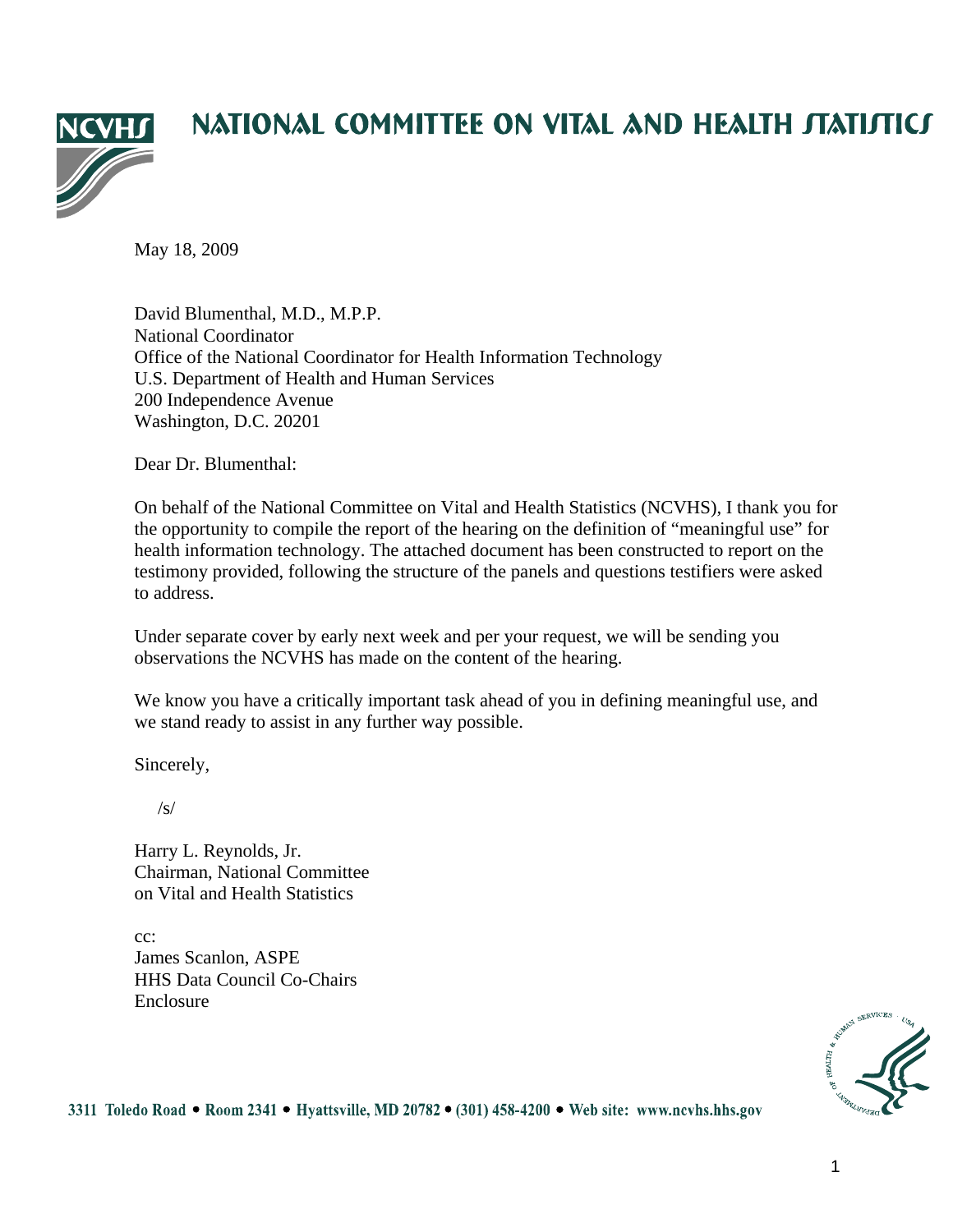### **National Committee on Vital and Health Statistics Report of Hearing on "Meaningful Use" of Health Information Technology**  April 28-29, 2009

Marriott Wardman Park Hotel, Washington, DC

# **Introduction and Purpose**

The National Committee on Vital and Health Statistics (NCVHS) held a public meeting on April 28-29, 2009 to help define and clarify the term "meaningful use" with respect to the American Recovery and Reinvestment Act (ARRA) of 2009 directives for "Medicare incentives for adoption and meaningful use of certified EHR technology." ARRA Division A. Title XIII – Health Information Technology and Division B. Title IV – Medicare and Medicaid Health Information Technology; Miscellaneous Medicare Provisions are collectively cited as the Health Information Technology for Economic and Clinical Health (HITECH).

This report developed by NCVHS (see participants in Appendix A) summarizes the themes elaborated upon by the over 100 stakeholders who provided oral and written testimony (see list in Appendix B). The themes reported on in this report reflect where similar views were expressed by several individuals or by organizations representing a group of constituents, or where research was conducted on an array of sites, products, or individuals. In addition, singular views that represent a unique perspective are noted. The report is only a digest of testimony; no commentary or recommendations are made or should be implied. It is organized by the five main categories of questions the Office of the National Coordinator for Health Information Technology (ONC) and Centers for Medicare and Medicaid Services (CMS) posed (see Appendix C) to elicit perspectives on:

- A. Vision for health and health care transformed describing testifiers' views on how incentives for adoption and meaningful use of certified electronic health record (EHR) technology can help support improvements in the quality, efficiency, and safety of health care.
- B. Meaningful use capacity describing the challenges testifiers identified in the current state of EHR, health information exchange (HIE), and quality reporting functionality, and identifying the potential trajectory testifiers offered to achieve the goals for healthcare reform over time.
- C. Paths to meaningful use describing the challenges and critical success factors testifiers associated with achieving meaningful use for vendors, providers, population/public health, and payers.
- D. Evaluation and ideal circumstances for product certification presenting attributes testifiers described to meet this HITECH requirement.
- E. Mechanisms for measuring meaningful use presenting attributes testifiers described to meet this HITECH requirement.

# **A. Vision of Health and Health Care Transformed**

Testifiers consistently described the future state of health and health care, utilizing health information technology (HIT), in terms of a patient-centered health care system in which an individual's personal health record (PHR) is linked to a provider's EHR. Both of these are supported by secure exchange of information among all stakeholders to coordinate the individual's health maintenance and health care. Quality is measured and reported electronically with feedback to the provider and individual to effect real time quality and safety improvements. Incentives reward both the provider and individual.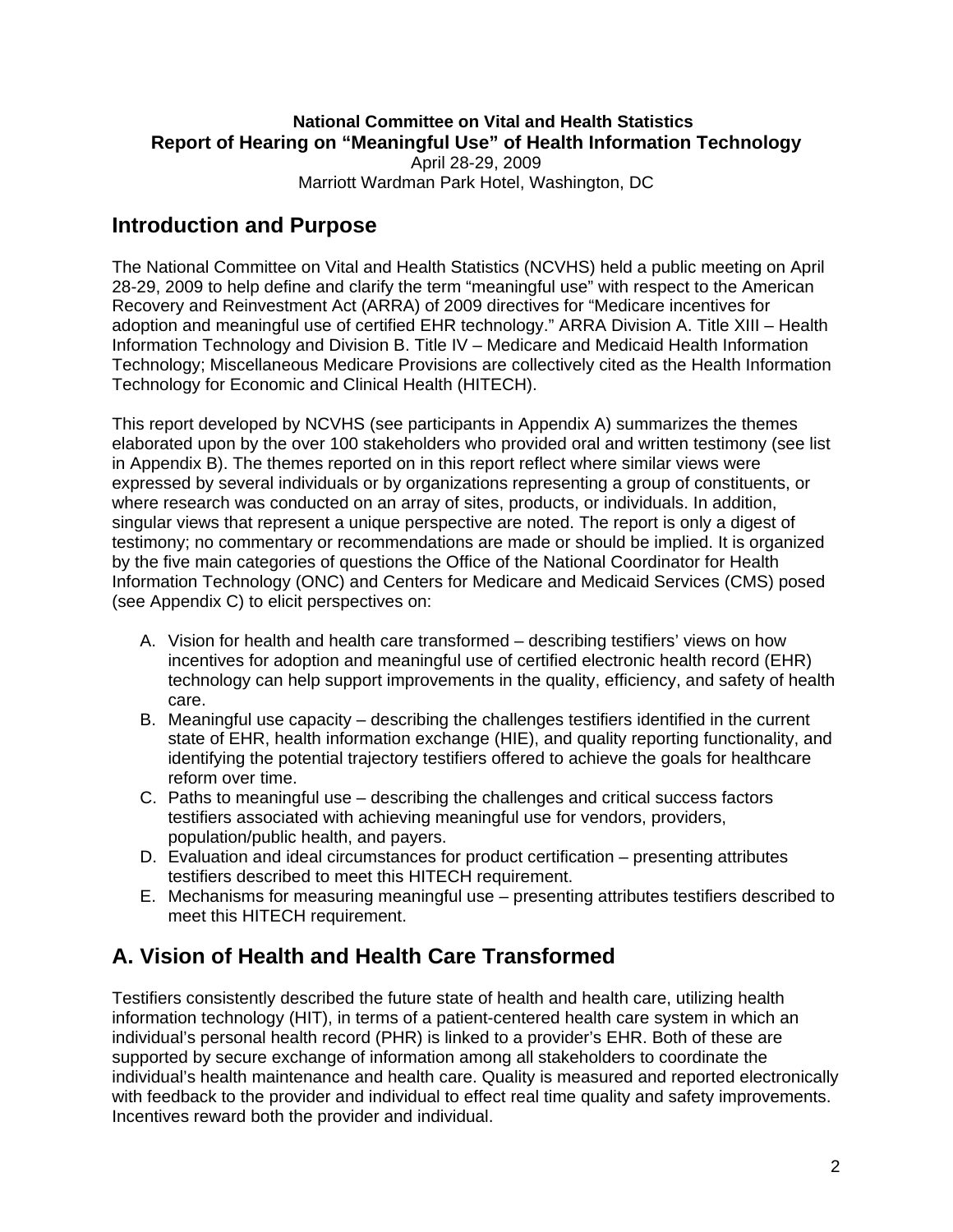Within such a health care system, registries, hubs for exchange of health information, electronic prescribing, and other HIT tools ensure privacy and afford secure messaging. Quality measures increasingly focus on value outcomes over episodes of care. Comparative effectiveness evidence guides treatment. Best practices to improve outcomes are shared among providers and individuals.

To achieve this vision, testifiers identified that:

- 1. *The vision needs to be defined by a predictable path with a phased approach to achieving the ultimate goals of quality outcomes, health status improvement, and value/control of growth in costs.* Testifiers cautioned against setting sights too low, but rather setting realistic milestones in order to stay focused on the ultimate goal. Testifiers also observed that the vision of health and health care transformation will require multiple pathways and policy interoperability for varied needs and value propositions, some of which may be new to health care. It was noted that in the policy space, the goal is often for one size to fit all. As one testifier observed, in health care, it is impossible to pre-suppose what problems are to be solved. The real world is "messy" and problems are better solved by removing barriers and creating incentives than presuming homogeneity.
- 2. **The primary focus of incentives should be on** *use***, not the technology itself.** A testifiers described a recent research study that evaluated how the top seven (by market share) inpatient EHRs performed when various problematic patient safety scenarios were applied. The study found a high degree of variability of performance both across vendors and within the same vended product. This suggested that achieving right outcomes is a function of right implementation and adoption, not just right (i.e., certified) product capabilities. Testifiers urged that rewards should be based on applied evidence-based practices – which may be staged over time, not on the use of a particular technology. To achieve this, testifiers observed that the influence of EHR technology on the behavior of people, not just the behavior of systems, needs to be addressed. These people include not just patients but all consumers, as well as providers, payers, populations and public health, employers, and the nation as a whole. One testifier observed that "only those who provide care can improve it." The impact (positive or negative) of the EHR on the user's workflow can be as important as the EHR functionality.
- 3. *EHR and HIE should be viewed, together, as both a destination and an evolving journey.* Testifiers acknowledged that processes for certification are important and should result in preventing fraud or faulty products, as well as preventing rewards for superficial or trivial use. Testifiers, however, also stressed the importance of assuring innovation that can lead to ever more useful products. EHRs and HIEs must embed the capability for providers and hospitals to attain meaningful use, demonstrate such attainment without undue additional reporting burdens, and support requirements for privacy and security, including those under HIPAA and HITECH. It was observed that EHR and HIE technology needs to be "meaningfully usable, meaningfully used, and meaningfully useful;" and that if usefulness can be measured – for quality, safety, access, cost, and efficiencies – usability and use may not need to be measured directly.
- 4. *Quality of care must be evaluated in a credible and measurable manner, and information from quality reporting must be fed back to providers to affect patient care in real time and to provide recognizable value for use of EHR technology.* Testifiers promoted patient-centered care; some testifiers referencing the Patient Centered Medical Home (PCMH) model. Providers and patients must be linked in sharing (potentially even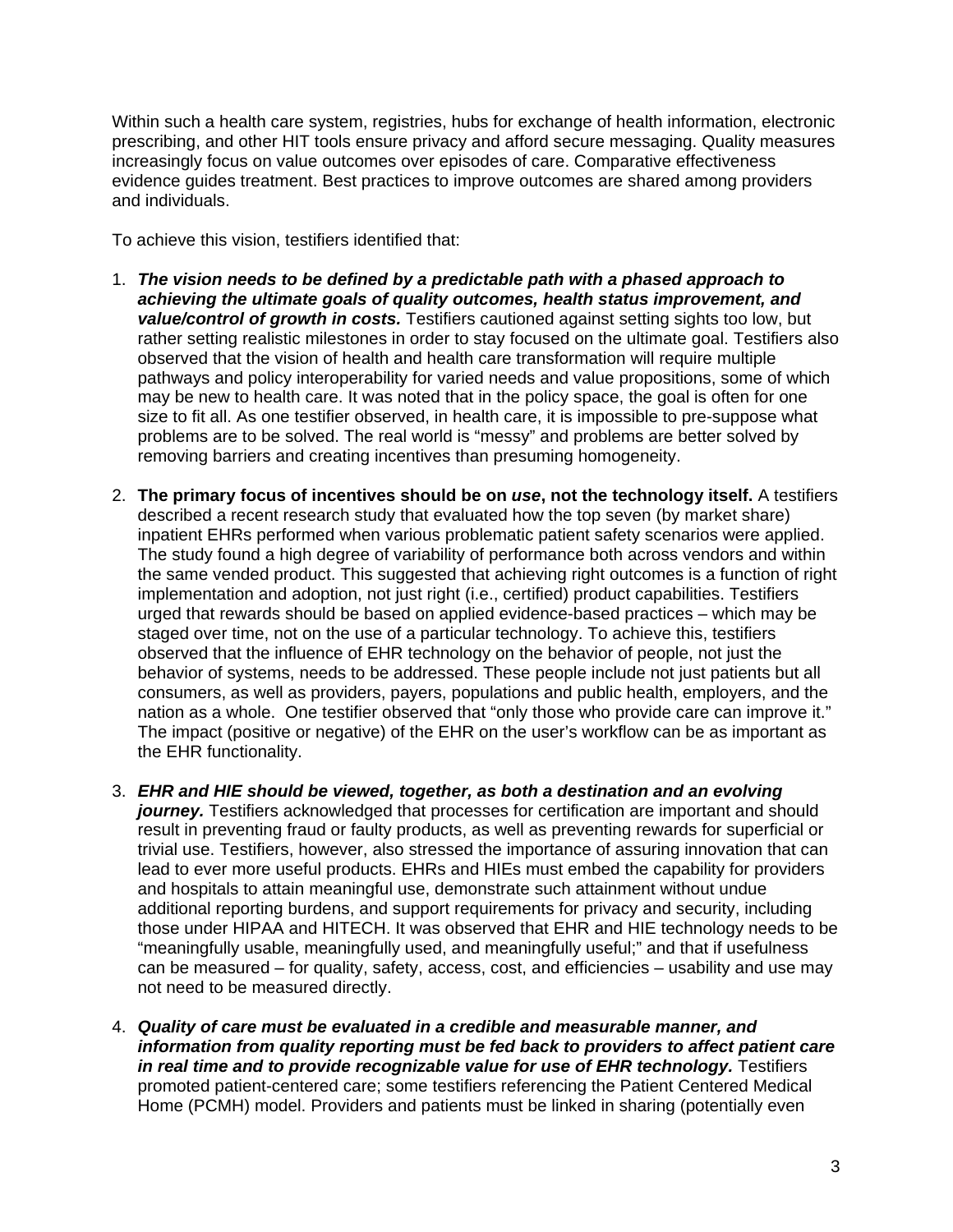through social networking technology) not only information but in accountability and incentives. "Value begets culture change" was a statement expressed in many ways by testifiers.

- 5. *Ensure that the definition of meaningful use addresses privacy and security as providers use EHRs and HIE.* Testifiers emphasized that appropriate protections, including appropriate notice and auditing functionality, for privacy and data security will be a necessary foundation for patient trust in any system of interoperable health records. There needs to be transparency in and consistency of data stewardship and security measures. These should not only protect privacy and ensure confidentiality, but also assure data integrity and availability. These measures need to be patient-focused, defined, implemented, governed, and regulated. There was also testimony that the disclosure requirements in HITECH might increase concerns about legal liability and could slow efforts to implement EHR and HIE. Testifiers urged policymakers to ensure that requirements adequately address privacy concerns without inadvertently hampering the broader safety, quality, and efficiency objectives.
- 6. *Payment reform is critical to achieving the goals desired from meaningful use of certified EHR technology.* Testifiers observed that the current payment approach rewards volume and procedures, while primary care, prevention, chronic care management, care coordination, and efficient use of technology go unrewarded. Value-based payments need to replace pay-for-performance, which appears to have achieved its maximum capacity for achieving health and health care improvements. Misuse and overuse of health resources could be reduced with access to existing information across providers. It was believed that savings can be used to finance care for the un- and under-insured. Testifiers also observed that more care is not always the best way to achieve more health (e.g., Medicare pays for treatment of end stage renal disease, but not for prevention). The right care, for the right person, at the right time is needed. In addition, as one testifier observed, "no patients should be left behind." All providers should be incentivized to use an EHR.
- 7. *Health information technology alone will not necessarily improve care or reduce costs.* In addition to eliminating paper, aligning incentives, ensuring privacy and security, and improving workflow, testifiers identified a number of other important priorities. These include: (a) Define and implement a national HIE architecture. (b) Clear away policy and regulatory hurdles where state and federal policies may conflict with national health information goals or with each other. This is particularly the case for (i) Medicaid incentives, (ii) rules and internal processes within state and local public health departments and federal and state-funded community health centers, (iii) privacy policies, and (iv) Drug Enforcement Agency [DEA] restrictions on e-prescribing. (c) Ensure creation of transport standards, data standards, and application functions for information exchange. (d) Address the implications for patients and providers of HIT the vendors' "hold harmless" clauses in their contracts.
- 8. *Definition and measurement of meaningful use of EHR technology needs to be pragmatic, while not losing site of other useful endeavors.* The certification requirements for 2011 must be achievable enough to encourage widespread adoption of HIT that incorporates sufficient functionality now and lays the groundwork to assure that more robust levels of meaningful use can be achieved over time. Some testifiers suggested it would take six to ten years to achieve many of the functions currently proposed by some for 2011. They observed that adding new or more complex requirements to EHR systems in order to achieve a particular meaningful use paradoxically runs the risk of raising barriers to EHR adoption, as well as posing potential usability and safety risks—the exact opposite of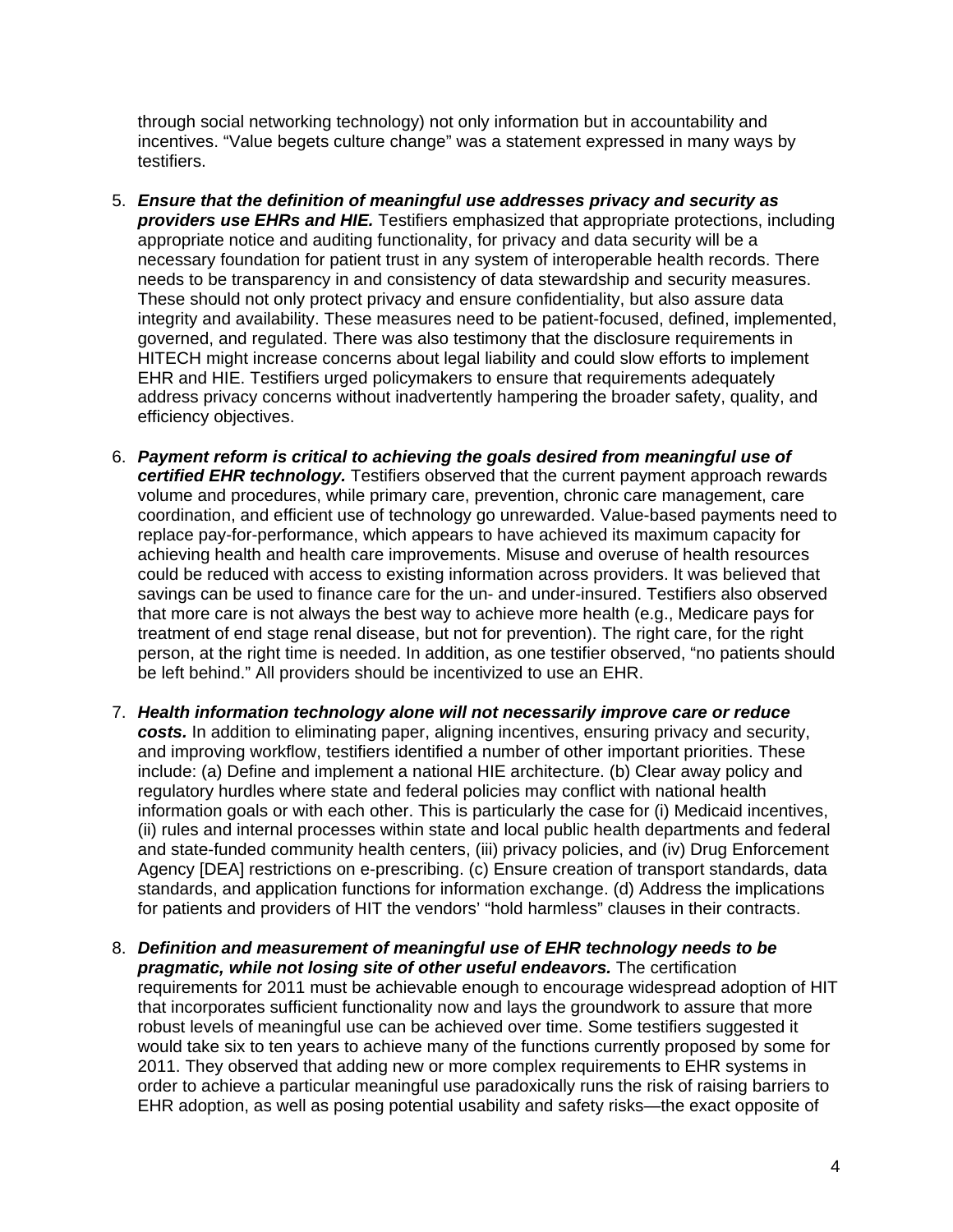the goals of HITECH. Opportunities for efficiencies must be recognized and utilized. For example, it was reported that some HIE organizations are using the same "train tracks" to deliver both HIPAA transactions and discharge summaries, medication histories, and plan formularies. Another example of an opportunity for efficiency cited was where open source software used in an HIE on the east coast has been adopted for similar use in Arizona.

9. *Leadership is needed for medical education and training in HIT.* Testifiers observed that the learning curve for meaningful use of EHR technology is steep. There needs to be movement from health information mastery to health information management skills, where there is continuous learning regarding system redesign, workflow and process change, quality improvement, and comparative effectiveness. For example, data collected at the point of care should contribute to collaborative quality measurement that can inform measure enhancement and ultimately return new insights to the provider.

In addition to envisioning health and health care transformed, testifiers also expressed the importance of *obtaining clarity* on meaningful use definition quickly and fostering provider commitment through sharing early adoption successes. Testifiers observed that providers' uncertainty as to the requirements for demonstrating meaningful use and the certification standards that will be acceptable has inhibited their willingness to make investments in new technologies and systems. Complementing clarity is the need for short-term success to achieve the long-term vision of interoperable exchange of clinical data. To drive this commitment, the initial meaningful use threshold should focus on high-value, high-return, and high-visibility functions – building on existing technology standards and certification criteria. Some testifiers requested policymakers to provide assurances, *by summer 2009,* that certification criteria will build on existing standards, and that once certified, these technologies will continue to be recognized for the purpose of EHR incentive payments.

# **B. Meaningful Use Capacity**

HITECH defines "**meaningful EHR user**," for which Medicare or Medicaid incentives may be provided, as an **eligible professional** (EP) **or eligible hospital** (EH) **if each of the following requirements are met**:

- **Meaningful use of certified EHR technology** (including the use of electronic prescribing by EPs)
- **Information exchange** where **such certified EHR technology is connected in a manner that provides, in accordance with law and standards applicable to the exchange of information, for the electronic exchange of health information to improve the quality of health care, such as promoting care coordination**
- **Reporting on measures using EHR**, including **clinical quality measures and other such measures as selected by the Secretary of HHS. The Secretary shall seek to improve the use of EHRs and health care quality over time by requiring more stringent measures of meaningful use. In the case of eligible professionals, the Secretary may provide for the use of alternative means for meeting these requirements in the case of an eligible professional furnishing covered professional services in a group practice.**

With the vision described above and the need to adopt an initial set of standards, implementation specifications, and certification criteria through the rulemaking process, testifiers offered the following considerations concerning the capacity for meaningful use of EHR, HIE, and quality reporting.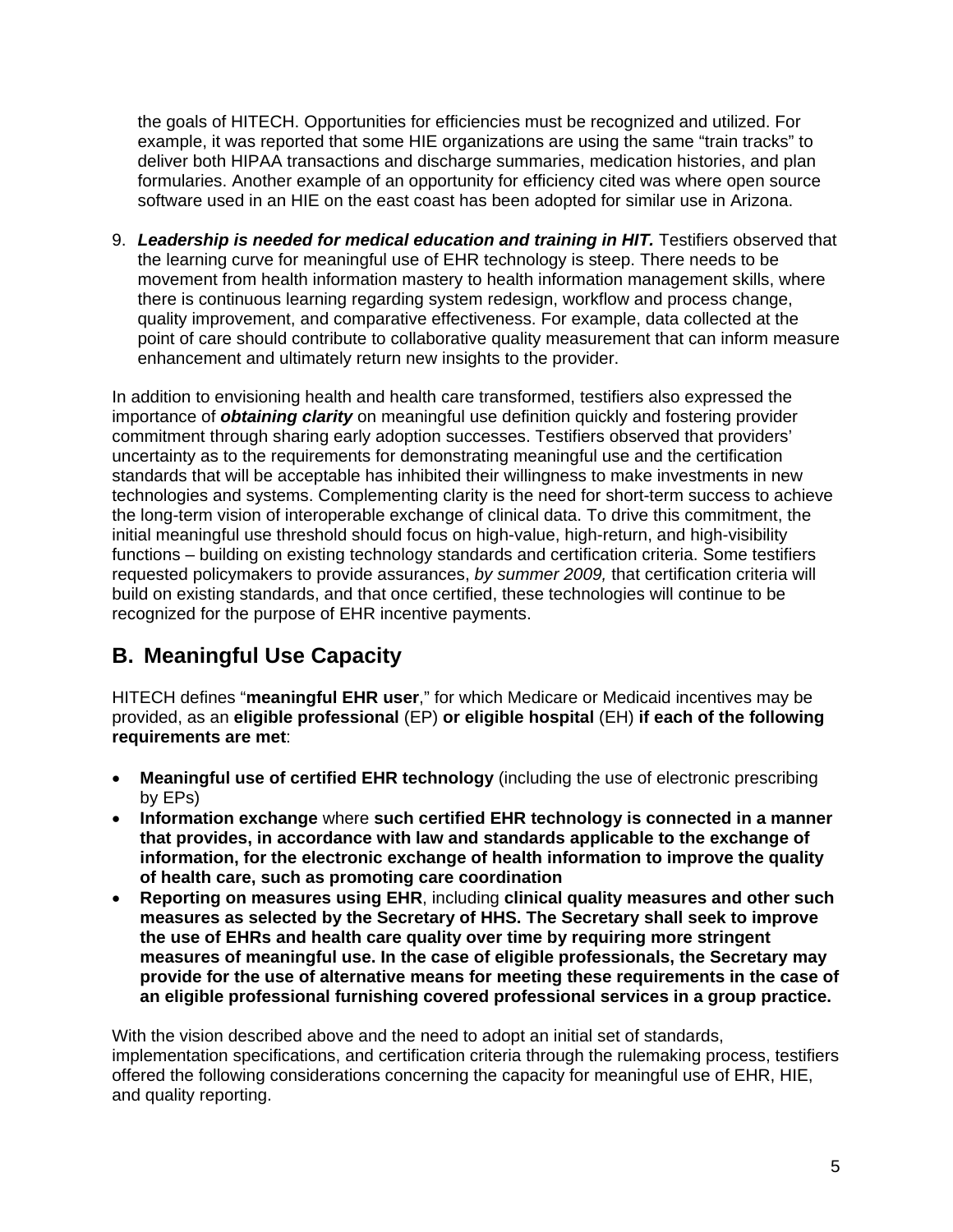### **1. Meaningful Use Capacity/Functionality in EHRs**

- a. Testifiers identified that a stated trajectory toward *functionality for certified EHRs* is essential, including the need to (1) define the role of EHR, (2) describe requirements for discrete data vs. documents, (3) identify classes of data required for quality measures, (4) achieve the ability to get data out of EHRs easily – both for reporting and for creating panels of patients, and (5) define use in clinical decision support. Many testifiers also supported a move to a more patientcentered set of features and functions for EHR.
- b. With little variation, testifiers identified the following trajectory for the *role of EHR* technology and the *classes of data* required to achieve the goals of each stage:
	- (1) 2011-2012: Improve medication management (including use of e-prescribing not only as an electronic prescription pad, but also for drug utilization review), coordination of care (including an active problem list), and reduction in duplicative services using standard information types (such as recent medications, recent test results [particularly laboratory values and when available, imaging and pathology text reports], and care summaries).
	- (2) Over time: Support goals that improve outcomes and health status, improve the delivery of care, and control growth of costs using additional data types (e.g., reconciled problem lists, allergies, vital signs, images, findings, procedures, care plans, hospital discharge summaries, patient registration forms)

Testifiers cautioned however, that while a migration path from a basic system to a more comprehensive system may be attractive, "switching" costs are huge if the product does not include an inherent migration path. For example, a basic system may be able to include a list of problems, but one that expresses problems using a standard vocabulary and is reconciled across the continuum of care is much more complex. A basic system may not be able to make such a transition over time without a high cost.

- c. There were some differences in testifier emphasis on the importance of information in *discrete data vs. document* format:
	- (1) Some testifiers suggested that initial goals (e.g., for 2011) should be to share medical summary information in the Continuity of Care Document (CCD) format with coded headings and medication list, next (e.g., for 2013) adopt CCD with coded values for problems, allergies, histories, lab results and population reporting, and then (for 2015) share Level 3 CCD "push and pull" discrete data among vendor products and send the CCD summary to Social Security Administration for processing disability claims.
	- (2) Testifiers also observed that an image-based approach to data integration is unlikely to improve care quality or efficiency because it does not provide the data foundation to enable relevant decision support rules that result in better care management decisions. One testifier suggested that the "main result from an image-based approach is to transform today's fax into tomorrow's electronic transmission."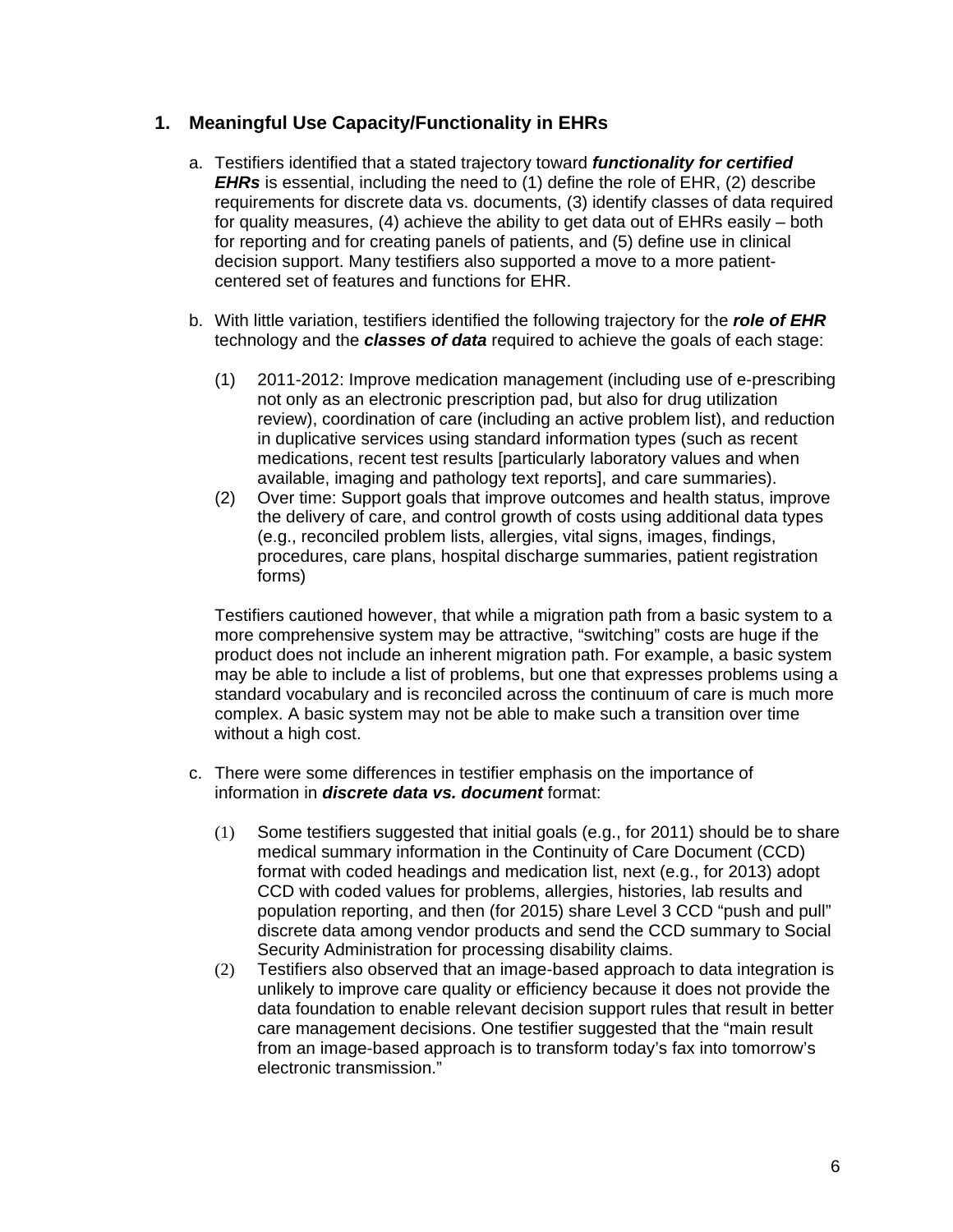- d. Testifiers reported that the ability to *get data out* of EHRs easily both for reporting and for creating panels of patients, is difficult with today's EHRs. However, it was noted that in addition to embedding registry functionality in an EHR, such functionality (and others) may better be delivered through applications and services that are not part of a single all-encompassing application, such as population or disease registries (although it was noted that these auxiliary technologies are not ready for inclusion in certification of products for use in 2011). It was also suggested that reporting functions may best be achieved through HIEs that providing registry functionality and enable on-demand use (push and pull) by stakeholders as needed.
- e. The function of *clinical decision support* garnered both support and cautionary notes:
	- (1) Some testifiers observed that early adopters of EHRs often developed a concept of a "full-blown" system, perhaps resulting in systems that were too complex and too expensive for most organizations. This complexity also has contributed to mandating hundreds of EHR features and functions in the Commission for Certification of Health Information Technology (CCHIT) certification criteria. Recent studies were highlighted that illustrate that many of these functions go unused and result in "alert fatigue." This may negate the value of meaningful alerts. There is also the concern that entry of discrete, or structured (i.e., "computable"), data is a burden for the data gathers, resulting in unaffordable loss of productivity.
	- (2) Despite these concerns, virtually every testifier included the functionality of evidence-based support in the definition for meaningful use of EHR. For example, it was noted that the way to reduce duplicative testing is not to track testing, but to intelligently query other care providers for test results and use evidence-based rules in EHRs to provide information on the recommended frequency and efficacy of testing.
	- (3) It was also noted that evidence-based medicine and performance measures in machine-driven format should be in the public domain in order to ensure their use in clinical decision support. Knowledge database costs present a significant challenge to widespread use. An example cited was that despite the Indian Health Service adoption of LOINC codes as a standard, only about 25 percent of labs use them without requiring a premium price for their use. (Incorporating LOINC into CLIA requirements was suggested as way to improve utilization.) SNOMED provided by the National Library of Medicine was cited as a start to such public domain support.
- f. A *patient centered focus* was a very common theme. Testifiers urged policymakers to incorporate patient access to and use of HIT in the definition of meaningful use, and as a requirement for earning incentives. It was noted that studies find that better informed patients result in better care. Patients should be enabled to enter some of their own information. This reduces the data entry burden and improves physician productivity with the EHR, and may result in more comprehensive data collection, such as has been shown for depression screening. A patient centered focus also includes patients' ability to indicate the scope of information sharing as they serve to make the record portable. Again, such constructs should be included as requirements for earning incentives. It was also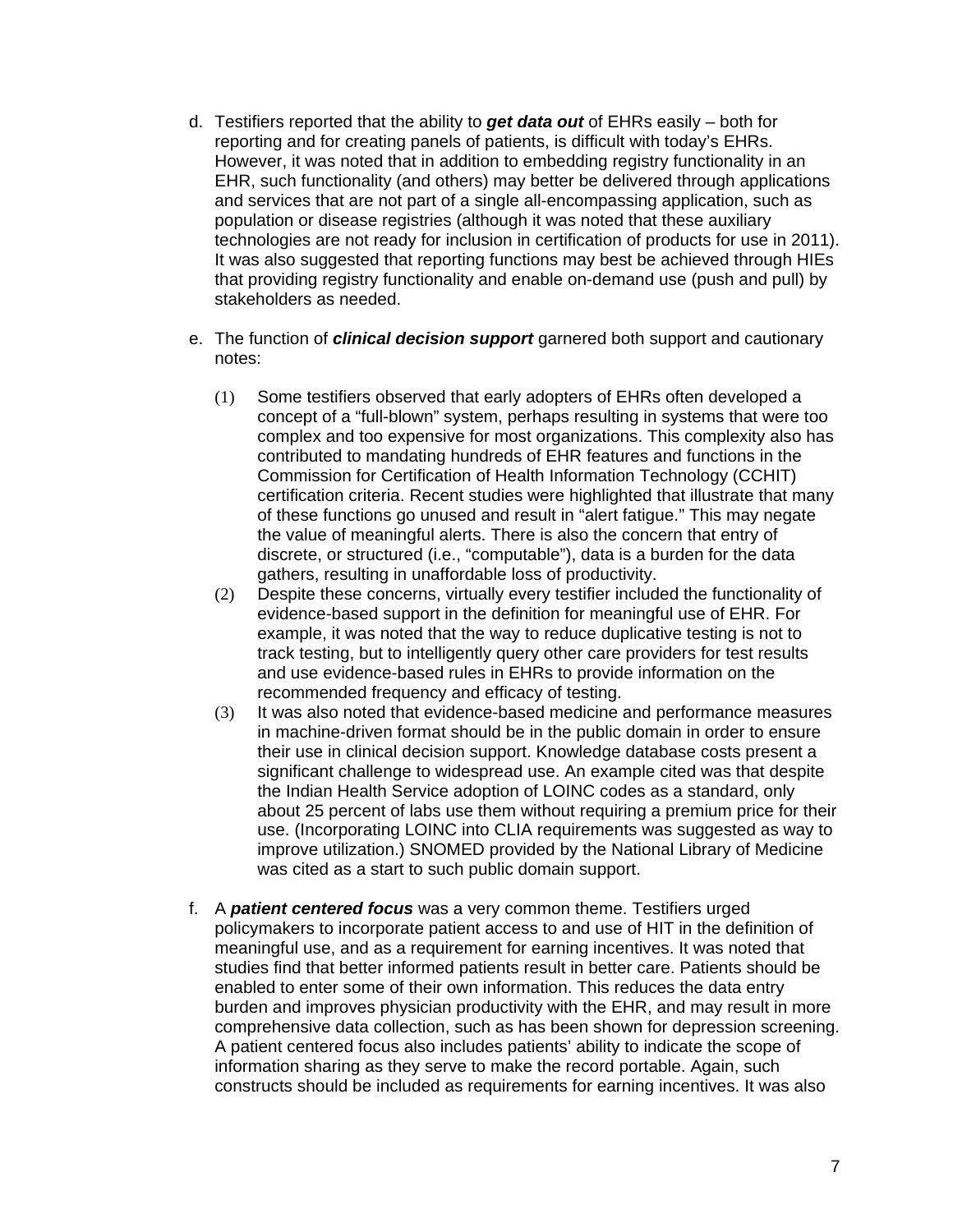noted by testifiers, however, that the issue of the patient's ability to correct something in the record must be addressed.

### **2. Meaningful Use Capacity/Functionality in HIEs**

- a. Testifiers described the *vision for HIE to optimize patient outcomes* as the link that makes the aspirations of EHR real. Also noted was that timely transfer of patient information in an *actionable format* is needed; just automating paper will not help. Testifiers urged that there needs to be "meaningful HIE" rather than fragmented HIE. Much as with EHR, testifiers described a trajectory: Focus on minimum exchange first, making data liquid. A stream of normalized data is powerful – for care, for quality improvement, and more. This empowers innovation at the edges. For example, if lab data can be exchanged today, why must they be required to be put in a CCD format? Could a hospital portal with direct interfaces serve as a basic HIE? However, testifiers also cautioned not to set the bar too low; there must be the ability to build upon basic exchange.
- b. Testifiers representing *payers offered a trajectory for HIE* functions and cautioned against requiring linkages to administrative data until plans and providers have undergone the massive IT systems changes required to transition to version 5010 of the HIPAA standard transactions and ICD-10-CM/PCS. The following trajectory for HIE adoption was suggested by these payer testifiers:
	- (1) Capability to accept medication history from an outside source.
	- (2) Capability to accept laboratory results
	- (3) Capability to import or export EHR in CCD format
	- (4) Capability to interoperate with other EHR systems or a personal health record (PHR)
- c. Testifiers had several suggestions regarding requiring participation in an *HIE as part of incentive criteria*, given the *current landscape*. (Testifiers referenced the findings from eHealth Initiative that of the 130 HIEs in existence today, only 42, or 32 percent, are operational.)
	- (1) Some testifiers recommended against requiring participation in an HIE, at least for the first three or four years. They observed that stimulus funding is a way to stimulate, not sustain; and that many HIEs do not have sustainable business models today. Furthermore, there is not enough money up front to build an infrastructure, so it is necessary to get very specific on how HIE relates to EHR.
	- (2) Other testifiers recommended that providers should be able to request a waiver if HIE services are not available and if they can demonstrate a viable path to achieve HIE.
	- (3) Some testifiers urged consideration for new opportunities, such as vertical exchanges that Inland NW Health and Kaiser Permanente are already using, and which vendors, such as WalMart/eCW could become. Much as Visa credit cards are no longer managed regionally, it was suggested that HIE could be organized by similar EHR products, by labs servicing EHR and HIE users, or other vertical components of the health care delivery system.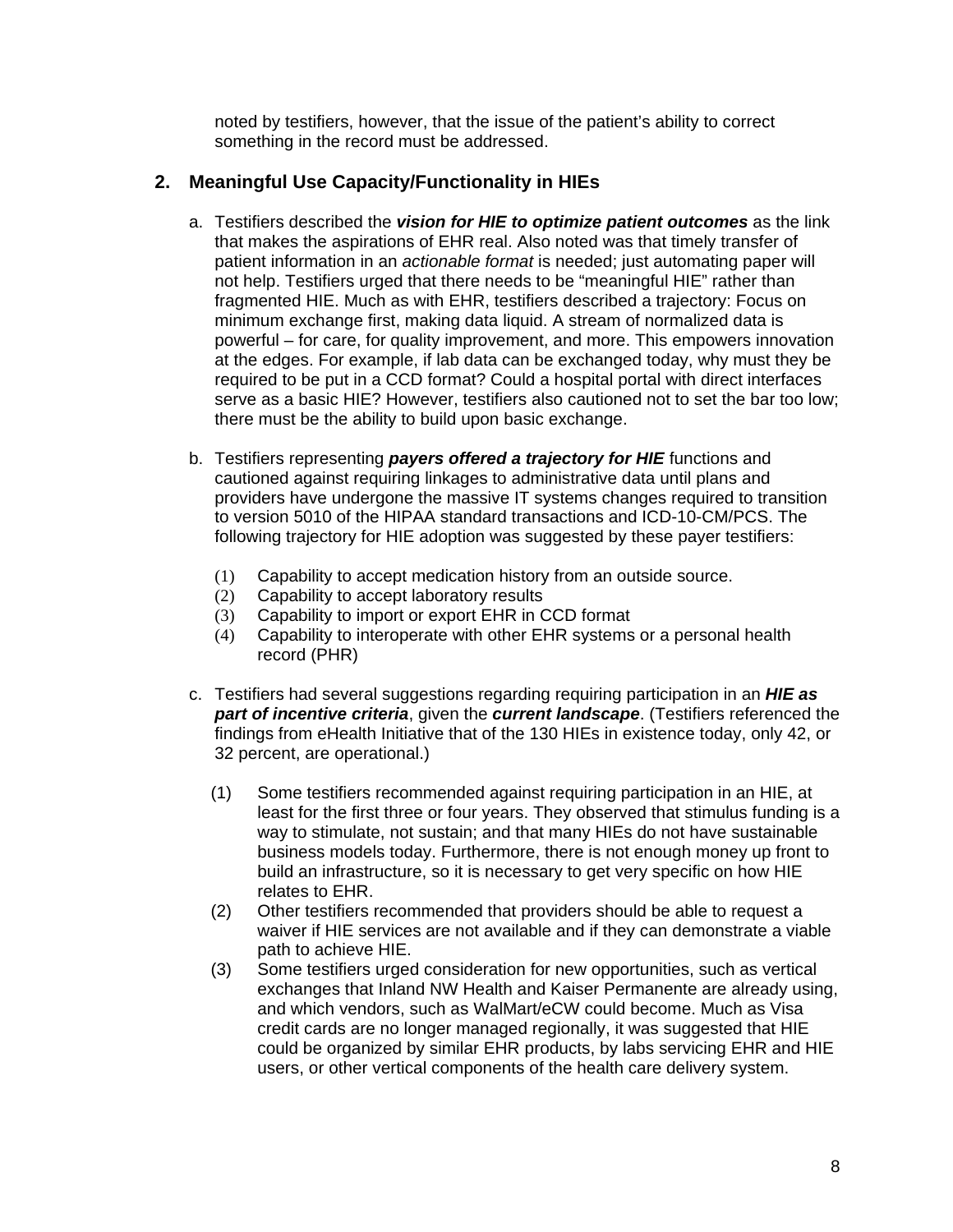- d. Testifiers observed that there are now a number of *lessons learned from nationwide exchange services* that can provide guidance for inclusion of HIE in the definition of meaningful use:
	- (1) Testifiers observed that dramatic progress has been made in pharmacy exchange, although it was explained by SureScripts that much of the recent increase in use has come about as a result of greater adoption of EHRs with e-prescribing functionality. Furthermore, while numbers of prescription transactions can be measured, actual use of drug utilization guidance (e.g., drug-drug interaction checking, drug-allergy checking) may not be able to be measured by SureScripts or all e-prescribing systems.
	- (2) The NHIN trial implementations also represent important lessons learned for capacity in HIE. An important finding is that today's interoperability standards are "good enough." (It was also noted that the use case construct is not easy to work with and that HITSP is taking its work structured around use cases and reformatting it to be easier to access and maintain.)
	- (3) Common nationwide policy standards for governance, however, were identified as still being needed. The NHIN trial implementations are also demonstrating ways that differences in state privacy laws can be handled locally – with the assumption that there will be no federal pre-emption of state privacy law. Even where local networks might not use NHIN interoperability standards initially, the trial implementations define where local HIE networks need to evolve over time for nationwide interoperability.
- e. Testifiers also observed that there must be the capacity to *track and link patients* over time, which is essential for the data sharing needed for care coordination. It was suggested that ONC should support development of commodity-like tools for HIEs, such as record locator services.

### **3. Meaningful Use Capacity/Functionality in Quality Reporting**

- a. Testifiers described the need to set *realistic goals* to capture, retrieve, and report data for quality measurement and informed clinical decision making. They recommended starting with a small number of key measures (numbers cited by testifiers ranged from 2 or 3 to 20). The burden of measuring quality must be reduced; potentially prompting for quality data at the point of care. Testifiers urged not to define meaningful use so that 60 percent of physicians cannot report or hospitals have to continue to abstract data. A new CCHIT work group is focusing on embedding data element requirements into the certification process.
- b. Testifiers identified that a *trajectory for measures* is possible: Testifiers noted that the CMS Physician Quality Reporting Initiative (PQRI) started with claims, added registries, and is moving toward EHR. It was also noted, however, that PQRI can be an underpinning, but is not well tested and today's measures are inadequate for purchaser evaluation of value. They also urged providing maximum [incentive] benefits for continuity and coordination of care.
- c. Testifiers identified that the *quality reporting infrastructure* should be based on adoption of data types identified in the Quality Data Set (QDS) and measures defined by the Health Information Technology Expert Panel (HITEP) convened by the National Quality Forum (NQF) and Agency for Healthcare Research and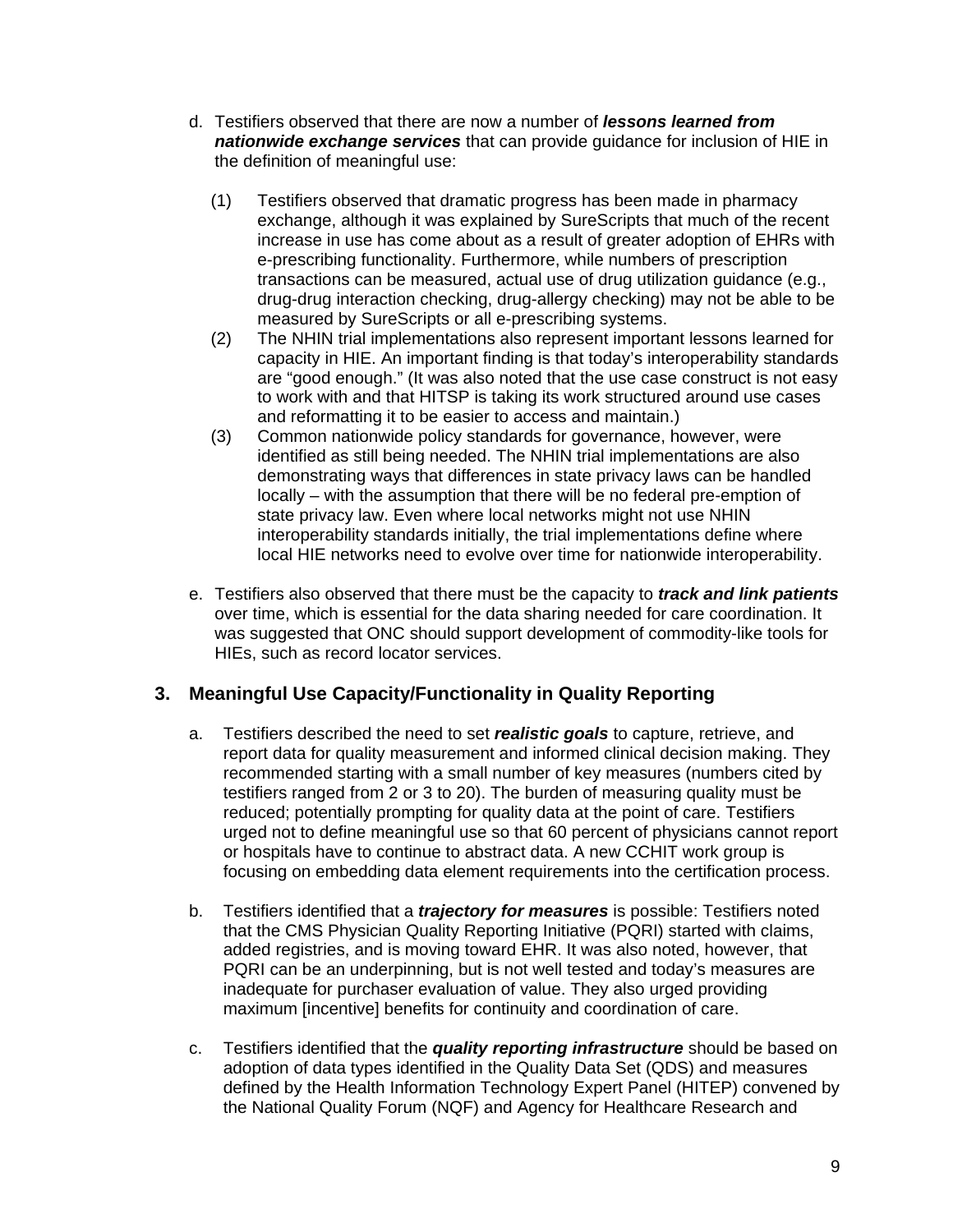Quality (AHRQ). It was also observed that measures need to be more patientcentric, incorporating functional status, experience, and patient satisfaction data from PHRs. Use of PHRs is not well-defined or standardized today. It was further noted that positive patient reports do not always correlate well with EHR use. Education is needed to help patients understand benefits of HIT. Kaiser Permanente was cited as an example of where HIT is very popular with patients.

d. As *quality measure reporting to a State or Federal agency-designated* repository occurs, options were described for assuring accuracy, validity, and privacy. For example, in the future, patients can be the HIE, deciding how to share data, with measurable quality based on patient-entered data, home monitoring, etc. With such data exchange requirements, quality reporting at the HIE level may be better than at the EHR level. Functions that require data aggregation and measure calculation across provider settings are not suited to EHRs. State Medicaid agencies are also discussing ways to serve as the data steward for the population they serve. These State Medicaid agencies envision a trajectory of Medical Home advancements where patients and families participate in quality improvement activities at the practice level and which can be used as a quality improvement network.

# **C. Path to Meaningful Use**

In addition to describing requirements and potential trajectories for achieving meaningful use capacity, testifiers offered perspectives on challenges and solutions for vendors, providers, population/public health, and payers to provide, use, and support meaningful use.

### **1. Path to Meaningful Use Capacity for Vendors**

- a. Testifiers observed that *vendor development cycle times* are typically about 18 months; and that pushing to add functionality faster to meet HITECH deadlines could introduce usability and safety risks.
- b. In response to concerns about anticipated *increased product demand*, vendors noted they are ramping up and that stimulus funding for personnel training will help. It was also observed, however, that it is important to focus the training – physicians also must be trained to use EHR technology to connect and share data.
- c. Testifiers discussed *product development requirements for meaningful use*, information exchange, and quality reporting for EHR technology:
	- (1) Testifiers suggested that quality measurement reporting should be open source. A "quality software sandbox" was suggested that could provide a safe place for vendors to come together to build functionality for measurement reporting. Vendors were urged not to trade patient safety for market differentiation.
	- (2) Non-vendor testifiers observed that EHR vendors cannot be expected to "miraculously enable substantial new functionality and capabilities particularly as they are also upgrading their technology to meet new privacy and security requirements."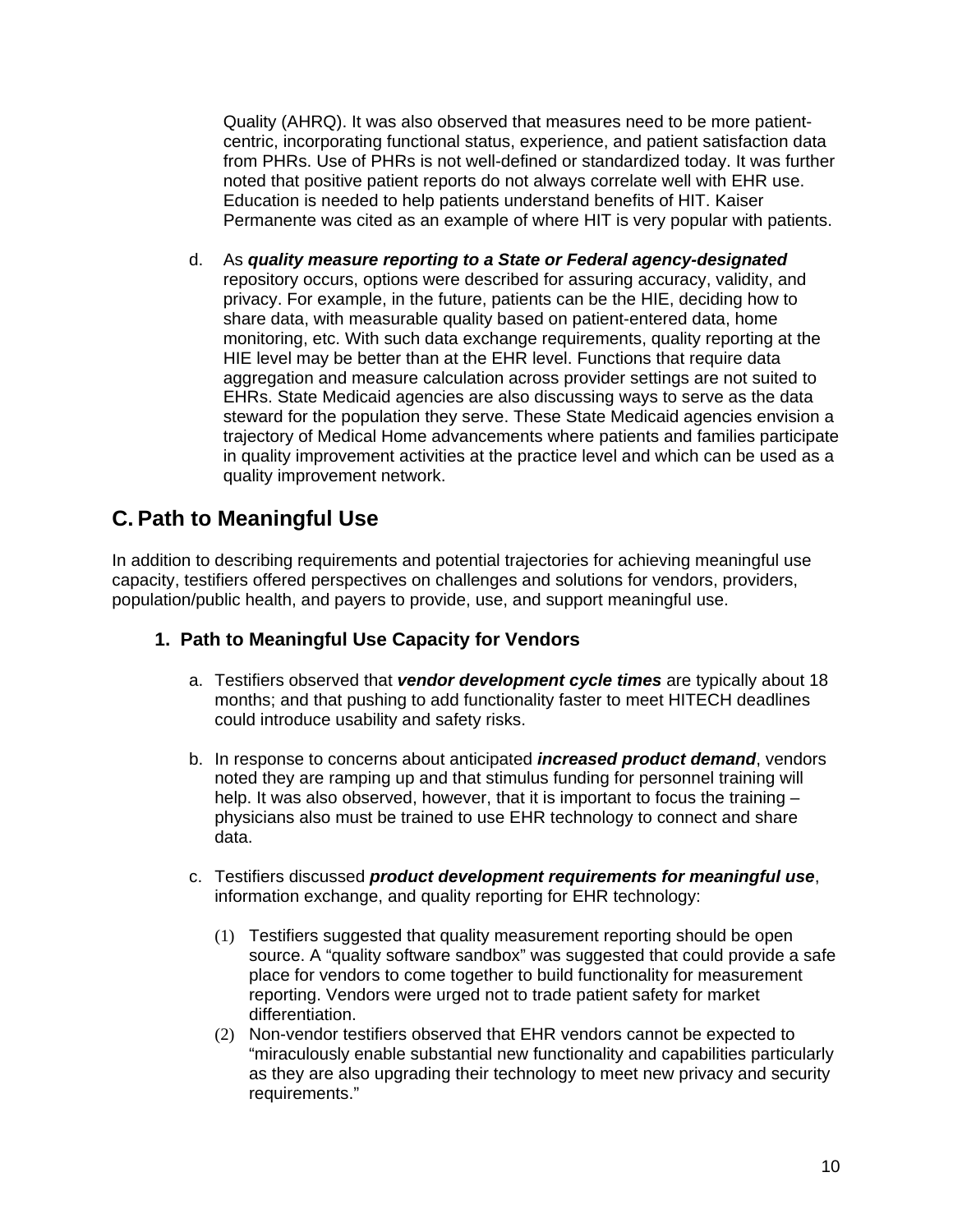- d. Vendors *anticipated changes in the marketplace* as a result of stimulus funding:
	- (1) Vendors offered that stimulus funding could provide for *innovation*. Several who testified both on behalf of vendors and others observed the movement from traditional client/server technology to Software as a Service [SaaS] and more extensive use of Web Services. Although, it was also observed that there could be a danger of killing innovation with the meaningful use definition if flexibility were not permitted. It was noted that physicians do not want to be bound by a computer; they want to be liberated by a computer. New technologies beyond current templating and "point and click" need to be promoted. EHRs should also be open to patients to avoid electronic silos.
	- (2) Testifiers urged adoption of web-based technology, citing X.509 certificates and Web Services that are open and free. They noted that just as there are not two email standards, there should not be two HIE standards. As an example, it was observed that many systems cannot use the Integrating the Healthcare Enterprise (IHE) standards; starting with the Council for Affordable Quality Healthcare (CAQH) Committee on Operating Rules for information Exchange (CORE) standards is faster and easier. Using such standards, it was observed that organizations can deliver any payload two trading partners agree to exchange, whether a HIPAA 270-271 transaction (such as is available today through CORE) or a CCD or medication history that will evolve. Testifiers urged IHE and CAQH, as well as IHE and HITSP to reconcile their protocols.

### **2. Path to Meaningful Use Capacity for Providers**

- a. *Critical EHR functionality* identified by testifiers included:
	- (1) *Registry functionality*, i.e., the ability to track patients, is needed but lacking from many EHR products. As a result, support for case management and care coordination is not widely available in EHR technology. Note: "self-populating registry," seemingly as a standalone system, and "registry functionality" were both referenced in testimony to describe such capability, often in reference to a phased approach to use of EHR technology.
	- (2) *Data mining* is a critical function for quality reporting and improvement. However, testifiers observed that (a) quality measures are often established without defining source data requirements, and (b) while the technology exists, warehousing infrastructure does not exist to support such data mining. Testifiers also noted that it is very difficult to get data out of many systems; as a result, for example, hospitals have to abstract core measures data from electronic systems.
	- (3) *Decision support* should provide information that leads to better care. It was observed that this will require a transition from basic to more advanced; such as initially providing best practices reminders (especially in medication management and for chronic care), then building to evidence-based decision support. Even basic functionality can overwhelm small practices. It was also observed that most clinical decision support requires professional judgment, and only a small minority of clinical decisions can be specified through firm guidelines. As a result, it is critical to focus on meaningful clinical decision support. Vendors have made products flexible as a result of customer demand. But as a result of such flexibility, decision support is sometimes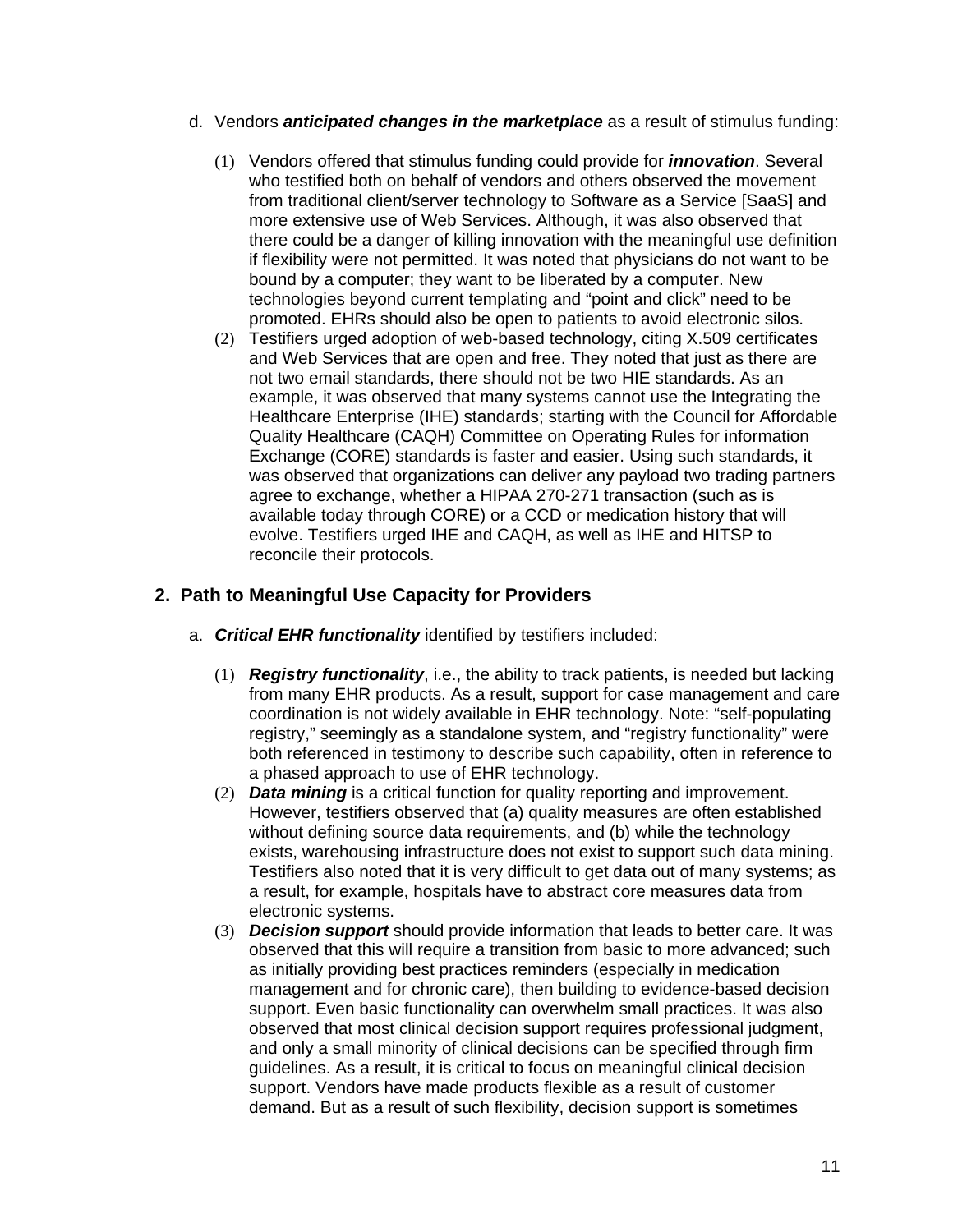turned off. As described in the vision of health and healthcare transformed, product functionality does not necessarily translate into direct implementation.

- b. Testifiers identified that *critical success factors* for meaningful use of EHR technology for providers entails not only functionality but attention to business processes and workflows, training, and feedback.
	- (1) Processes and workflow need to be patient-centric. It was observed that this would require a radical change for many providers. Such processes and workflows include responsibly receiving, using, and contributing to patient health history that is shared among all stakeholders involved with a person's care, including routinely asking patients with whom they want information shared.
	- (2) As vendors also observed, providers acknowledge the need for guidance on understanding pathways to achieving success with EHR. It was urged that the Regional HIT Extension Centers proposed within HITECH need to be activated quickly to help prepare physicians for 2011.
	- (3) Testifiers described the need to document goals, describe benefits, and identify steps toward achievement, providing immediate feedback to physicians that will motivate further success. It was suggest that providers be allowed to choose from among measures for reporting. In addition, physicians are competitive, so ensuring that measurement has a common denominator is critical.
- c. Testifiers noted that, even after widespread adoption of interoperable EHRs, the need will remain to address *gaps and barriers* that arise out of technical, legal, and privacy concerns.
	- (1) Testifiers observed that EHRs are necessary but not sufficient for interoperability. Some solutions already in place are exemplified by the eprescribing industry which has demonstrated that there is independent value to removing paper from the process of prescribing drugs. Leading health information exchanges, such as the Statewide Health Information of New York, are starting to test how building shared services that exist outside the EHR but interact with an EHR can reduce cost and improve quality.
	- (2) State and federal policies that conflict with each other and with national health information goals must be harmonized.
- d. Testifiers also observed the potential for different *impacts on different types of providers*.
	- (1) There are different goals needed for hospitals vs. providers, and for specialty types. Child health concerns, for instance, are often overlooked in products – whether for hospital or provider settings.
	- (2) Differences are also compounded when the proportion of Medicare patients is considered. For example, in pediatric practices, it was noted that only onetenth of one percent of patients are covered by Medicare. Many pediatric practices have very high volumes of Medicaid patients. As a result of lack of child health concerns in many EHR products, participating in the Medicaid incentives may be difficult for pediatric practices.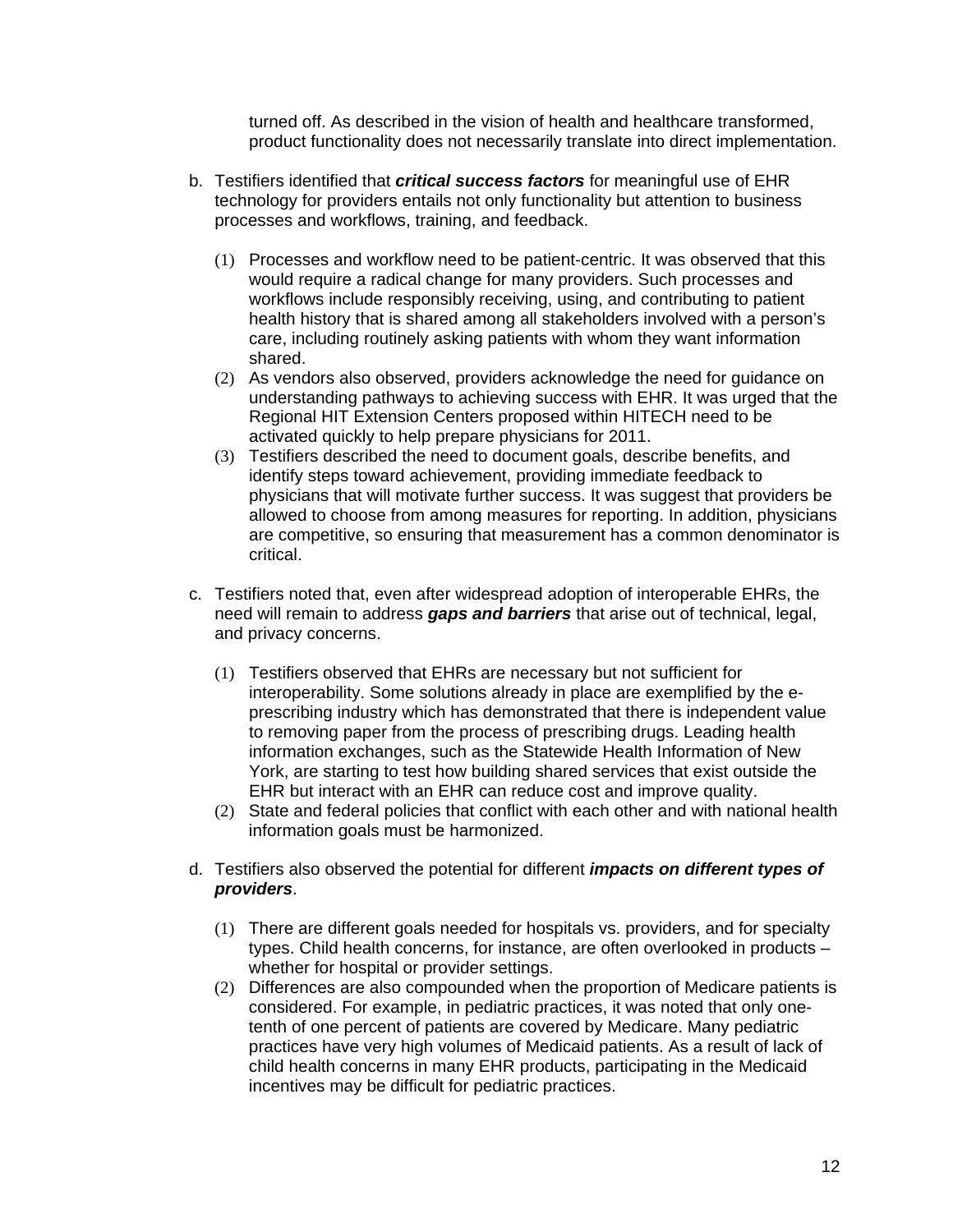- (3) Many specialists have not adopted EHRs because they often do not have specialty functionality (e.g., for ophthalmologists or dentists); and have functions that specialists do not need, such as immunization registry.
- e. Testifiers observed that the *vendor upgrade cycle* must also be considered in how well providers can move along a path to increasing requirements over time. The process of implementing an EHR can take from 12 to 18 months in many cases. While it takes less time to implement an upgrade, it can take a vendor 12 to 18 months to develop a major upgrade. It was observed that such timelines particularly impact potential Medicaid incentive recipients who must be fully implementing and meeting all meaningful use criteria within the first year.

### **3. Meaningful Use and Population/Public Health**

- a. The *vision of population/public health* was described by testifiers as including collaborations between the clinical care system and public health systems and generation of meaningful data about the health of a population. Testifiers observed that data collection for population/public health is shifting from a centralized approach to one of a more distributed model. Population health data collection is everyone's responsibility. Testifiers described that such a vision is often challenged by concerns surrounding reporting requirements, "dirty" data, and time lags, and it was suggested that similar risks in quality measure reporting might be likely.
	- (1) In public health surveillance, incomplete participation of independent reporting entities is well known, with concerns about how the data will be used, how it will be shared, what impact it may have on the supplier, and what impact it may have on patients and their relationships.
	- (2) It was observed that it is well-known that when data are copied from multiple sources and analyzed centrally they are incomplete, inconsistent, or wrong (i.e., "dirty").
	- (3) Time lags between accounting and surveillance were also identified as being well-known in public health.
- b. Testifiers addressed *priority data needs* and a *trajectory for implementation* that can be advanced by EHR functions and HIE by observing that:
	- (1) Lack of resources, more than standards, in the public health system limit the building of infrastructure. Many public health departments do not have the infrastructure to receive data electronically. For example, standards exist for immunizations, but many registries have old technology and cannot accept the standard data. Ensuring that lab results can be supplied to the Public Health Information Network (PHIN) and exchanged throughout a nationwide health information network would create immense value. Vital registration data need to become electronic and integrated with clinical care; and these should be tied to master patient indexes at regional levels to prevent fraud when people die.
	- (2) Infrastructure needs to be built as bi-directional, even if bi-directional exchange is not performed in first stage. Ability to provide feedback to providers is currently lacking, but critical to avoid duplication and gaps.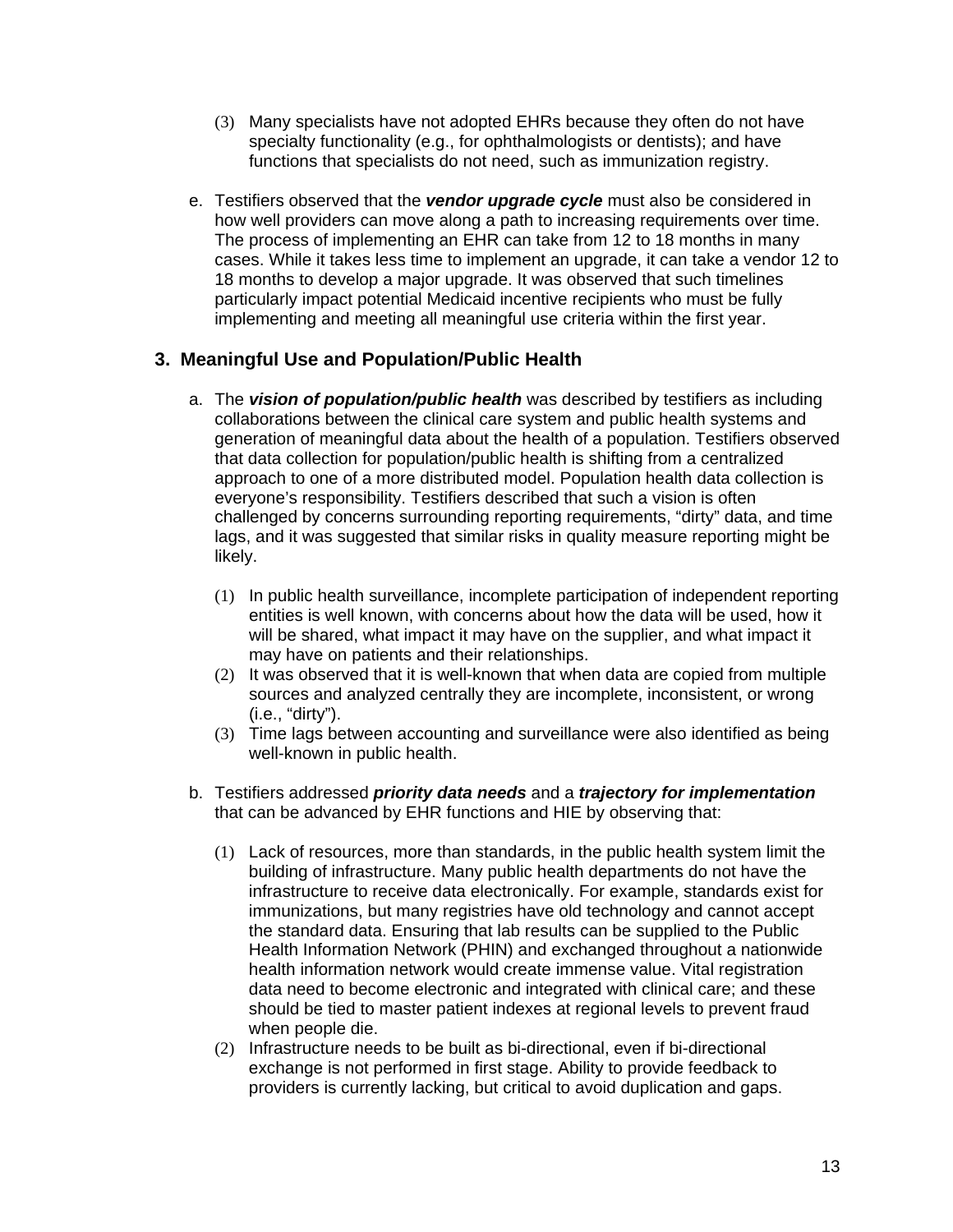- (3) Standardization of data and uniform data collection processes are needed for monitoring chronic disease. While immunization and laboratory data exchanges are low-hanging fruit, notifiable and non-reportable disease data may need to be phased in over time. It was observed that it is easy to do a good job for healthy people; but much more difficult for the chronically ill.
- (4) PHR as a source of information is a good idea; but may not be early stage need for population/public health.
- c. Local public health is already starting to make *meaningful use for population health*. Testifiers described providing disease management support for Medicaid; and serving as an intermediary for the Medical Home model for Medicaid beneficiaries. Local public health is a provider of health care services to many of the most vulnerable and sickest of populations.

### **4. Path to Meaningful Use Capacity for CMS, States, Other Payers**

- a. Testifiers observed that to identify specific *policy issues* associated with implementing the Medicare and Medicaid incentives programs an understanding of the big picture was necessary. It was noted that e-prescribing was an "extreme systems development" effort, from which many lessons have been learned. In addition, testifiers recommended that laws based on point-to-point transactions need to be changed to ensure transparency in re-use of data. It was suggested that there needs to be (1) confidence in privacy protection; (2) upfront guarantees of security; and (3) very severe penalties for breaches. The question was also raised concerning the appropriate use of opt out versus opt in.
- b. *Challenges* anticipated in coordinating Medicare and Medicaid policy and operational issues identified by testifiers include:
	- (1) Maintaining the integrity of incentive payments between Medicare and Medicaid and accounting for overall industry readiness in relationship to CMS and States' readiness.
	- (2) It was noted that it will be especially challenging to address integration points between States, where each has different programs, different types of provider networks, and different statutes. States are just starting to come together to identify common solutions, focusing primarily on lab, x-ray, pharmacy, and emergency department utilization. In line with such utilization, it was observed that families need to be empowered to make choices that are beneficial to them. Testifiers suggested that e-learning should be available in physician offices. Testifiers anticipated that older beneficiaries will need help, but will be active users.
- c. Testifiers observed that the path to meaningful use for *providers participating* in State funding could be challenging. They noted that how States used funding was often dependent on State priorities, some of which were identified as not accepting ARRA funding. It was observed that providers who qualify for support of EHR purchase under Medicaid include many safety net providers. For them, the risk of starting down the path to acquiring an EHR without having the assurance that the time to complete the process is funded is a risk. Given that the implementation and initial training period for EHRs is often a struggle – let alone being long, testifiers suggested that adding a level of systematic or more intensive use beyond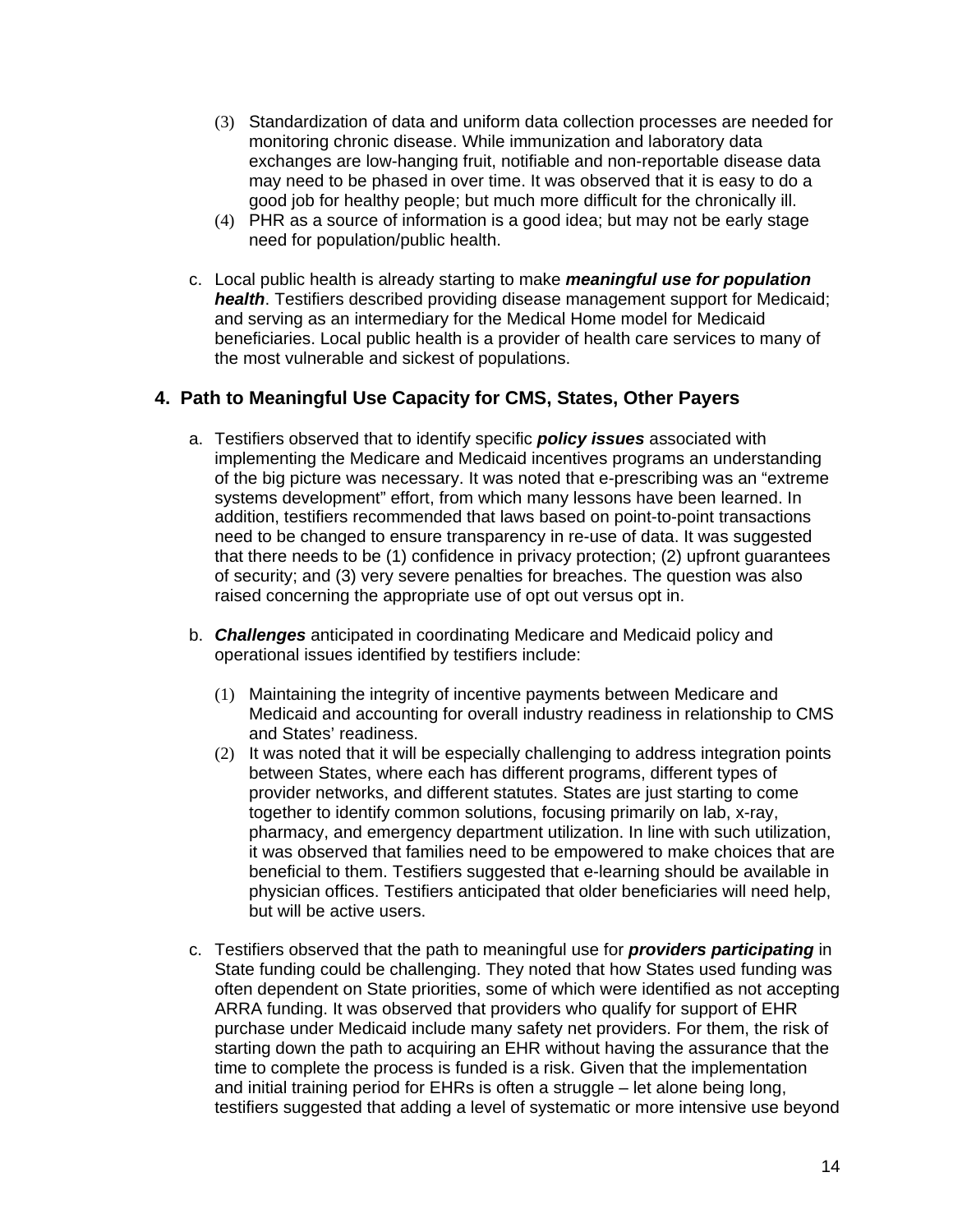implementing the needed changes in business process and workflow for such safety net providers is not realistic within one year.

- d. *Other health plans* identified in testimony that they can contribute to increased meaningful use by ensuring that quality improvement initiatives such as disease management, care coordination, quality measurement, and administrative processes are complementary with Medicare incentives. They also reported that they stand ready to work with providers to leverage existing data sources (e.g., claims and PHRs) and support the portability of data in PHRs to aid the transition to meaningful use of EHRs.
- e. In *promoting meaningful use of HIT in States*, testifiers outlined the following timeline:
	- (1) Now-2011: Structural development phase: help reengineer provider practices, connect Medicaid provider networks, patient support tools, create new relationships.
	- (2) 2011-2012: "Burn-in" phase: focus on productivity improvement, remove hassle factors, reduce risk of failure, connect to external sources. Medical Home 1.0.
	- (3) 2013-2014: Optimized use phase: Medical home 2.0, customer care, operations.
	- (4) 2015 and beyond: Medical home 3.0, multi-state collaboration.

### **D. Certification and Meaningful Use: EHR Product Certification**

HITECH defines a "qualified EHR" as one that:

- **Includes patient demographic and clinical health information, such as medical history and problem lists**
- **Has the capacity:** 
	- **to provide clinical decision support;**
	- **to support physician order entry;**
	- **to capture and query information relevant to health care quality; and**
	- **to exchange electronic health information with, and integrate such information from other sources.**

### **1. Role of Certification in Promoting Meaningful Use**

- a. Testifiers observed that, in general, certification mitigates risk. For CCHIT, initially certification served as a confidence builder. Certification was needed because risks were significant and often consumers were not readily able to evaluate product quality and suitability. Now its role is changing to become a coupling mechanism. Certification can drive a marketplace to comply with evolving policies.
- b. Testifiers emphasized that certification must be validated after implementation to ensure capabilities are enabled and that they are used. It should be clear what capabilities must be available. However, certification should be structured to allow some flexibility in criteria, innovation, and bundling of features.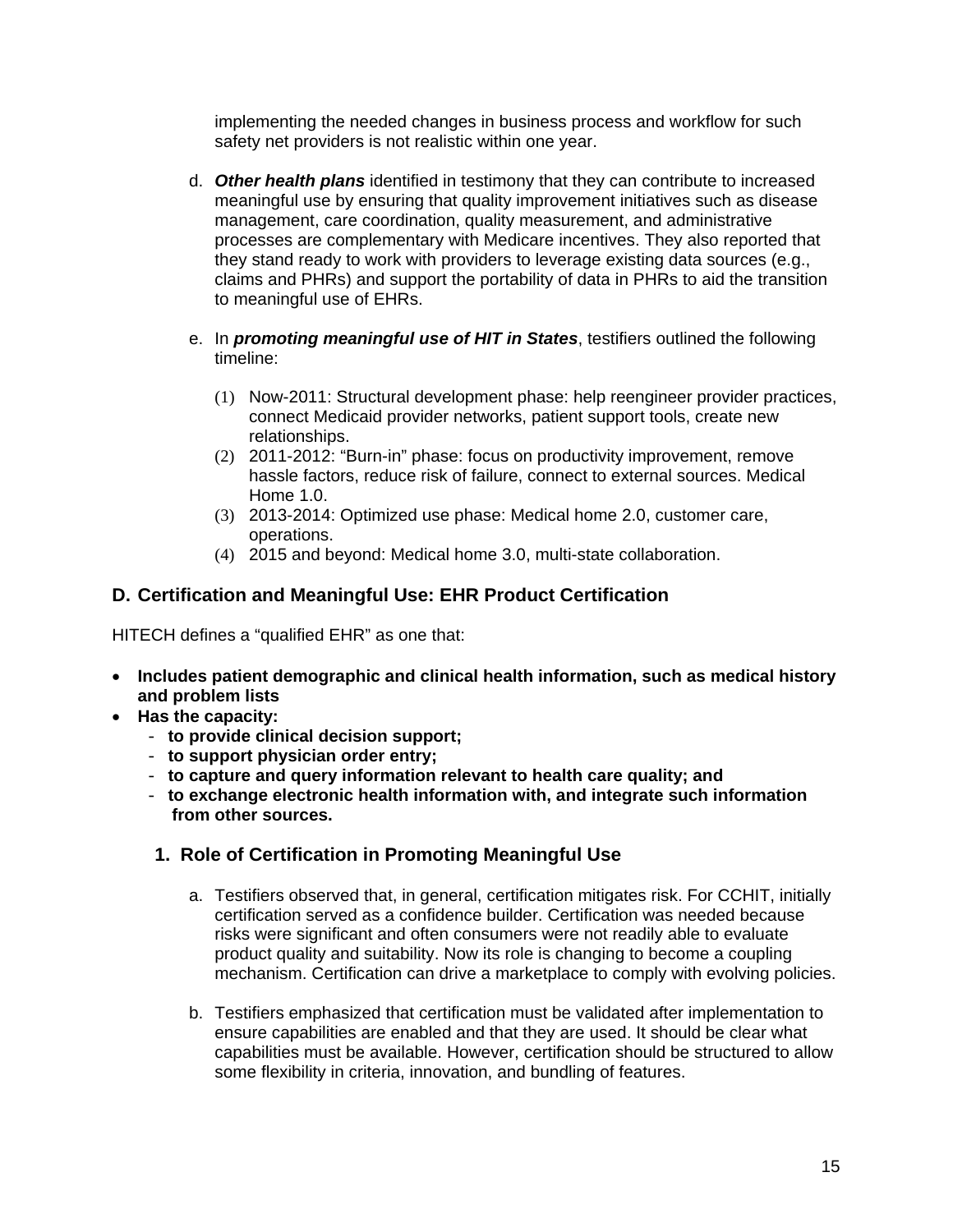c. It was observed that for SureScripts, certification ensures that products can connect to the network in a secure manner, with required information (e.g., provider identification), and using NCPDP and X12 standards.

### **2. Strengths and Weaknesses of CCHIT for Promotion and Measurement of Meaningful Use**

- a. CCHIT observed that the current certification process provides a transparent, consensus-based development process; a robust, repeatable and efficient inspection process, with 100 percent compliance with criteria required, and with staff and zero-tolerance for conflict of interest among staff and jurors; and substantial industry engagement, vendor compliance, and payer/purchaser confidence – as evidence by the many incentives contingent upon the certification. CCHIT has received federal recognition as a certification body, and its current renewal has been extended by six months.
- b. CCHIT identified a number of challenges yet to be addressed:
	- (1) The current certification policies, in general, are not compatible with open source technologies. Another certification may be needed for open source software. Testifiers recommended that the gap between "certified EHR technologies," "open source," and "best of breed" needs to be reconciled. ("Best of breed" was defined as a collection of multiple different products being used to address functionality.)
	- (2) Buying certified products is not a guarantee of success. Usability, user satisfaction, implementation process, and successful use are issues on CCHIT's agenda for incorporation into certification criteria.
	- (3) Certification fees are a possible barrier for nonprofit EHR developers serving vulnerable populations. Grant funding is being sought to partially defray costs for such certification.
	- (4) A cost-effective approach to certifying self-developed and self-assembled EHRs not for commercial resale is needed.
	- (5) Pace of progress has been limited by market acceptance; with incentives, it is expected that faster progress can be made
- c. Other testifiers noted that certification has played an important role and is reasonable under HITECH as one foundational pillar of promoting an HIT marketplace which meets certain standards and needs. However, EHR certification alone has not been particularly successful at driving rapid adoption. Redirection of certification is needed on outcomes, to promote better quality and safer care, more efficient care, and new models of care. Other testifiers put it similarly: certification is one linked step in an improvement cycle of certify – validate – measure – feedback – reward.

### **3. Changes Needed in Certification Process for 2011 and Beyond, including Multiple Certification Programs or Bodies**

a. CCHIT recommended that certification should remain in the private sector for connection to market and speed of responsiveness, but with federal funding at its core to reduce cost and avoid perception that vendors have undue influence.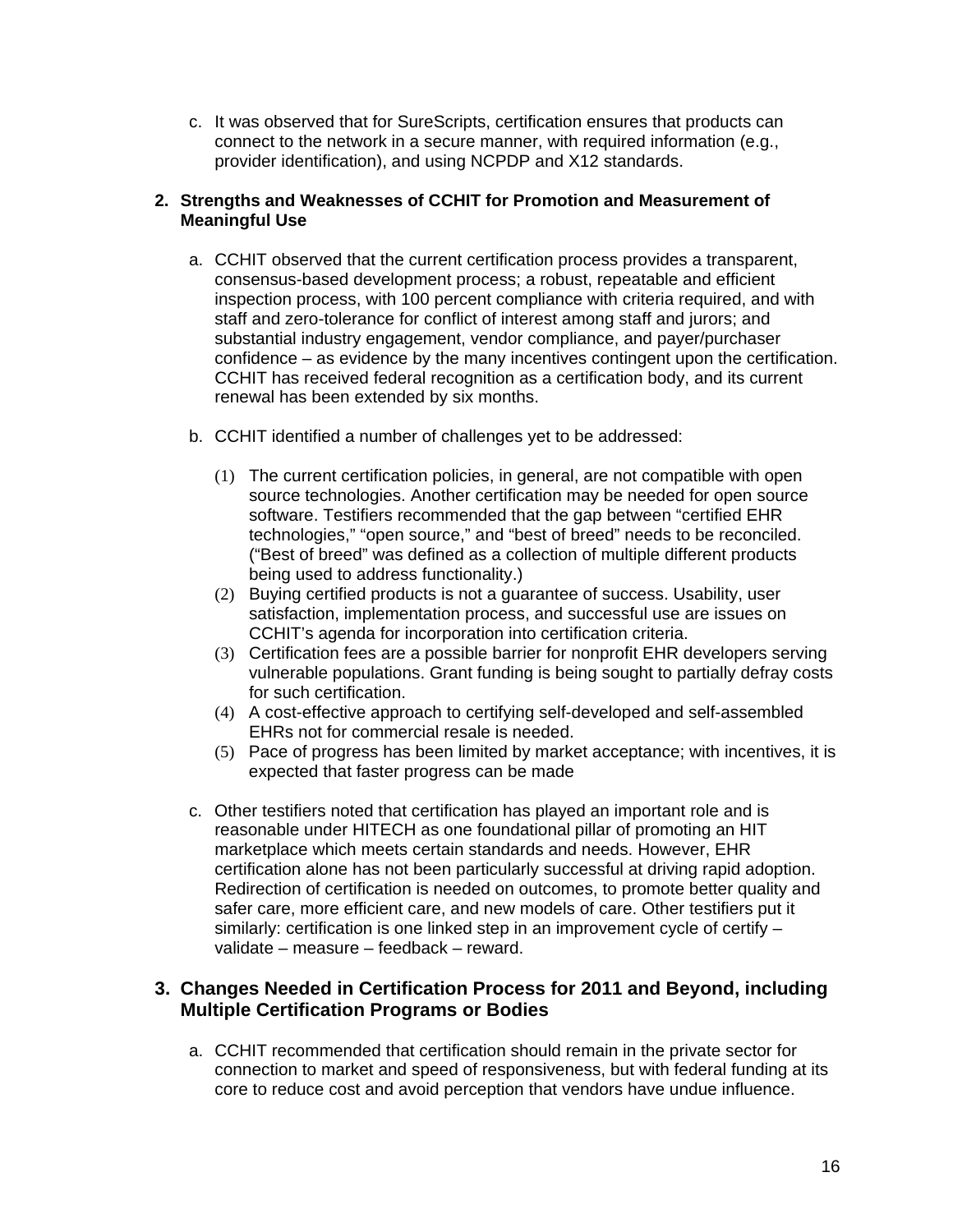Some testifiers suggested there was an opportunity for more than one certifying body.

- b. In general, testifiers observed that to take advantage of incentives, providers and hospitals will have to buy systems today. There is insufficient time to add new specifications and new requirements and still have a solid number of EHR systems available for users to meet the 2011 deadline. As such, many testifiers urged that certification criteria be based on existing HITSP specifications and CCHIT requirements. Testifiers also suggested that product certification should be valid for two years, with six months notification of changes. Some testifiers suggested that use of non-certified EHRs must be considered in the mix, so long as they are able to be used to report quality measures.
- c. Many testifiers described the need for multiple levels of certification (e.g., basic to comprehensive) and types of certification (e.g., general and specialty, inpatient and ambulatory). It was noted however, that while it is valid to give users an easy first step, this cannot be a dead end or a trap – there must be a clear roadmap to achieving greater functionality and performance.
- d. Testifiers noted that the assumption in HITECH is that physicians will use an EHR if incentivized. While some testifiers observed that some providers are drawn to incentives, without usability physicians may use an EHR with bare minimum interaction which could result in more errors. They urged policymakers to understand the human aspects of meaningful use and measure clinical interactions and outcomes. Performance was identified as a key test of achieving value.
- e. Testifiers also stressed that functionality that is certified should also reflect patient consent. For example, SureScripts relies upon providers to capture patient consent to get medication history. HITECH has made a huge leap in privacy, not all of which is amenable to technology. However, the ways in which privacy can be supported by technology need to be considered in certification. Some testifiers indicated that quantifiable criteria derived from the HISPC, and the HIPAA/HITECH privacy and security rules are a possible way to measure meaningful use from a privacy or security perspective.
- f. It was observed that, in general, regulation is needed if certification is not rigorous. CCHIT believes there is greater value and heightened responsiveness if the process is not regulated. However, it was also noted that HITECH sets up a number of regulatory options, so regulation or accreditation may be an issue sooner rather than later. The following comparison was drawn between product certification, implementation testing, accreditation/validation of use of product, and regulation:
	- (1) Certification is a demonstration of product capabilities to achieve specified objectives.
	- (2) Implementation success addresses how well a product is implemented and its usability. An example is the Klas reports on user satisfaction.
	- (3) Accreditation is a validation that the system is being used to achieve its objectives; it should be performed through the technology itself. The Leapfrog Group patient safety testing was cited as an example.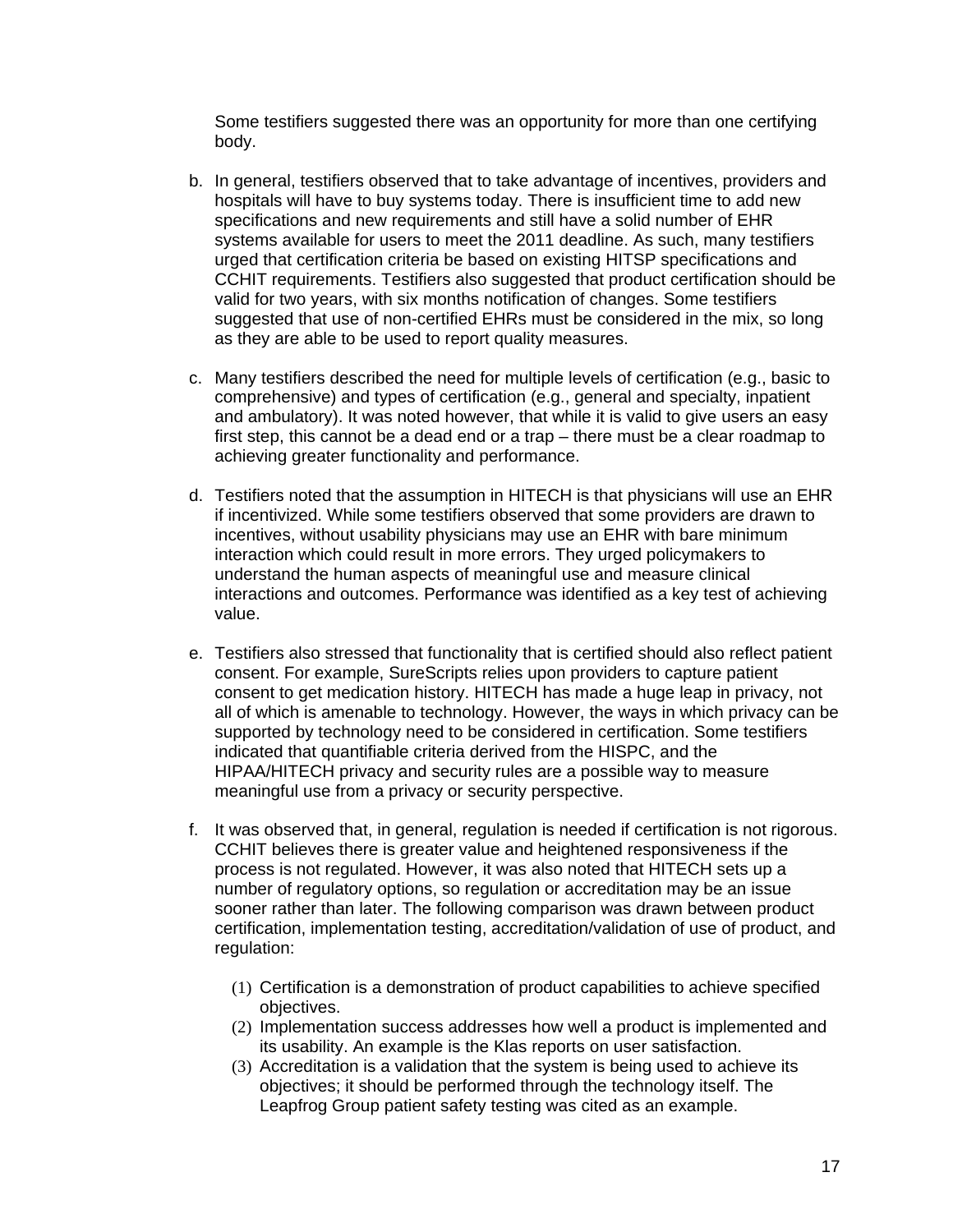(4) Regulation is a process where a regulatory body conducts an inspection process. It was observed that AHRQ considers HIT to be a therapeutic, much like medical devices.

### **E. Measuring Meaningful Use**

**HITECH describes demonstration of meaningful use of certified EHR technology and information exchange through means specified by the Secretary of HHS, which may include:**

- **an attestation:**
- **the submission of claims with appropriate coding (such as a code indicating that a patient encounter or inpatient care was documented using certified EHR technology);**
- **a survey response;**
- **reporting of measures using EHR; and**
- **other means specified by the Secretary.**

### **1. Strengths and Limitations of Methodology Provided in Statute/Feasible and Reliable Methods for Compliance and Associated Incentives:**

### a. **Attestation**

- (1) Several testifiers noted that attestations can be cumbersome, and it is difficult to ensure accuracy with regard to which EHR a provider is using (e.g., version), and whether it is certified (as definitions change). Periodic audits were recommended to maintain accuracy. Other testifiers suggested that if attestation was used, it should be subject to audit.
- (2) A health plan testifier observed that one vendor reports which providers are using which products to the plan as the basis for its incentives. This could complement attestations by providers, where vendors could report to CMS aligned to their National Provider Identifier (NPI).

### b. **Submission of claims with appropriate coding (such as a code indicating patient encounter documents using certified EHR technology)**

Testifiers observed that use of codes, such as using G codes to attest to having a qualified e-prescribing system, may be an appropriate early step for attesting to using a certified product. As with e-prescribing, migrating to a more automated process, such as using Part D data for e-prescribing use, is necessary to assure that the technology is actually being used (see 4.b. below). As noted above, testifiers observed that meaningful use is more than merely having the existence of technology in an organization.

#### c. **Survey response**

Testimony from public health agencies observed that incomplete participation in public health surveillance reporting is well known, and that there may be similar concerns for quality measure reporting.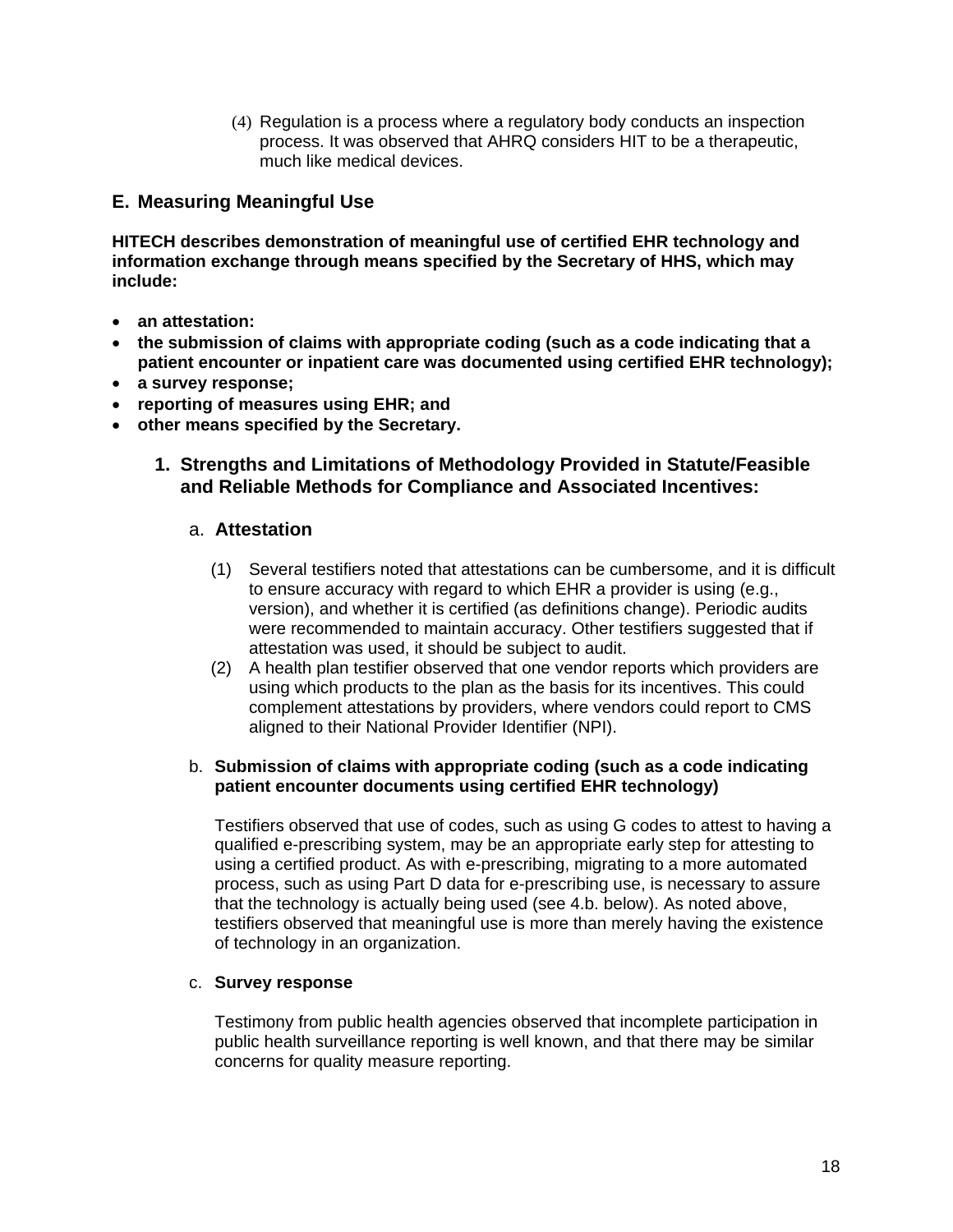### d. **Reporting quality measures**

- (1) For the short term, testifiers recommended focusing on areas of quality deficits, high variation, inappropriate utilization, and high costs. Many testifiers urged policymakers to keep the number of measures low – such as using a subset of existing NQF-endorsed measures that align with national quality and performance goals, and there should be flexibility in selecting which measures to report.
- (2) Other testifiers, such as America's Health Insurance Plans (AHIP) and the Healthcare Information and Management Systems Society (HIMSS), outlined some very specific, yet contrasting, measures over specific, and differing, trajectories. All testimony from the hearing that was provided in electronic form is posted on the NCVHS web site at [www.ncvhs.hhs.gov/090428ag.htm](http://www.ncvhs.hhs.gov/090428ag.htm) and provides further detail.
- (3) Some testifiers observed that more mileage needs to be gotten from administrative (i.e., billing) data, and that there needs to be continued build out of the HIPAA transactions and code sets that could leverage use of administrative data in support of quality measures.
- (4) Other testifiers suggested that the industry is beyond claims-based measures. Reference was made to *The Boston Globe* article on using ICD codes to populate PHRs, where even patients have discovered that administrative data is not very granular.

### e. **Other means**

- (1) Several testifiers recommended using patients to report on some measures.
- (2) Testifiers recommended that within some number of years providers should become a part of a quality improvement network that would be used to report measures. This should include comparative effectiveness of HIT to feedback into certification.
- (3) Testifiers observed that the Leapfrog Group provides a stress test process that could serve as a model for certifying continuously at the provider site. Such a process would focus on usability and the effectiveness of training and workflow and process improvement.
- (4) Although audit logs were identified by some testifiers as a means for measuring use, it was also noted that audit logs are buried in the structure of data and very difficult to get out.
- (5) Some testifiers suggested that an independent verification process to evaluate the demonstration and measurement of meaningful use.

### **2. Standards for quality measures, including hospital vs. physician office**

Testifiers referenced quality measures defined by the Health Information Technology Expert Panel (HITEP) convened by the National Quality Forum (NQF) and Agency for Healthcare Research and Quality (AHRQ). See also Section B.3 above.

### **3. Implementable mechanism for 2011 and trajectory for enhanced reporting and accountability over time**

a. Testifiers observed that the deadline of 2011 does not provide time for new initiatives, new processes, or significant additions to functionality. They urged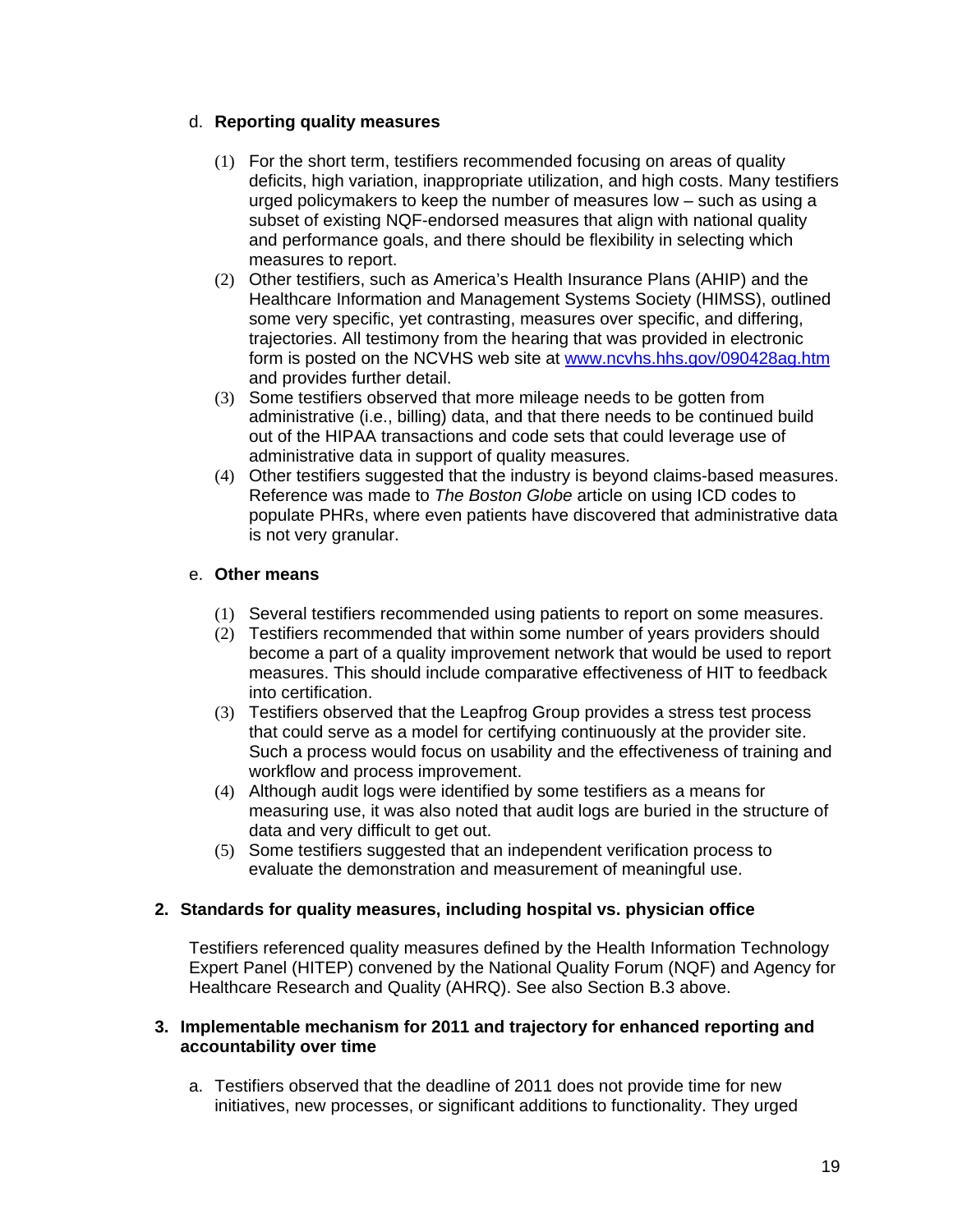policymakers to define meaningful use in a way that allows people to meet the requirements with reasonable effort; then provide incentives that account for direct and indirect costs. The pressure of time cannot eliminate necessary testing and validation of measures and functions.

b. Some testifiers also suggested adopting a data reuse philosophy. For example, one measure that connects a lab or gets medication information could assume similar functionality for other measures.

### **4. Most appropriate mechanism (electronic, least burdensome, most precise) to measure and verify provider's use of EHR functionality and conduct of information exchange)**

- a. Some testifiers observed that it may be expedient to use existing quality measures and measurement systems, such as PQRI, but if data get hand-keyed into the EHR for this purpose, there is no value.
- b. Testifiers observed that documentation of meaningful use should be collected and submitted electronically, or the risk of fraud would be high. CCHIT offered the following concept that certified EHRs should be able to:
	- (1) Register their existence and usage by provider
	- (2) Generate and display a "meaningful use" dashboard to users
	- (3) Sign and securely submit dashboard statistics to a designated entity when provider applies for incentives
	- (4) Retain audit trails for future verification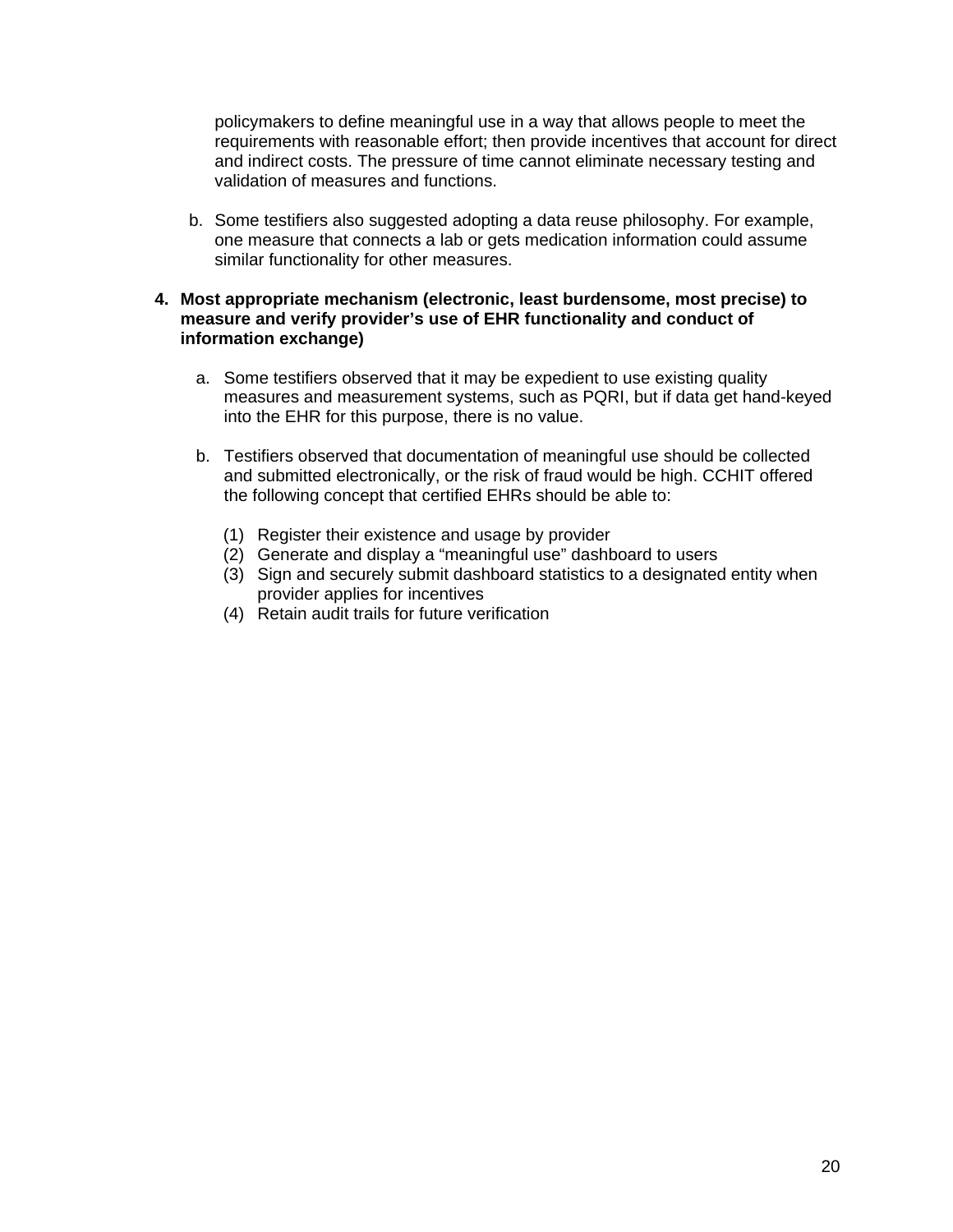# **Appendix A: Hearing on Meaningful Use, April 28-29, 2009 – NCVHS Participants and Staff**

### **Chair:**

Harry L. Reynolds, Jr. Vice President Blue Cross Blue Shield of North Carolina

### **HHS Executive Staff Director:**

James Scanlon Deputy Assistant Secretary Office of Science and Data Policy Office of the Assistant Secretary for Planning and Evaluation, DHHS

### **Executive Committee:**

Jeffrey S. Blair, M.B.A. Director of Health Informatics Lovelace Clinic Foundation

Justine M. Carr, M.D. Chief Medical Officer Senior VP for Quality, Safety and Medical **Affairs** Caritas Christi Healthcare

Leslie Pickering Francis, J.D., Ph.D. Chairman, Department of Philosophy Alfred C. Emery Professor of Law University of Utah

John P. Houston, J.D. Vice President, Privacy & Information Security; Assistant Counsel & Adjunct Assistant Professor Professor of Biomedical Informatics University of Pittsburgh School of Medicine

### **Additional NCVHS Member Participants:**

Blackford Middleton, M.D., M.P.H., M.Sc. Corporate Director, Clinical Informatics Research and Development, Chairman, Center for Information **Technology** Partners Healthcare

### **Executive Secretary:**

Marjorie S. Greenberg, M.A. Chief Classifications and Public Health Data Standards Staff Office of the Director National Center for Health Statistics, CDC

William J. Scanlon, Ph.D. Health Policy Research and Development

Donald M. Steinwachs, Ph.D. Interim Provost Senior Vice President for Academic Affairs The Johns Hopkins University Bloomberg School of Public Health Department of Health Policy and **Management** Health Services Research and Development Center

Paul C. Tang, M.D. Vice President Chief Medical Information Officer Palo Alto Medical Foundation

Judith Warren, Ph.D, RN Christine A. Hartley Centennial Professor Director of Nursing Informatics KUMC Center for Healthcare Informatics University of Kansas School of Nursing

J. Marc Overhage, M.D., Ph.D. President and CEO Indiana Health Information Exchange Associate Professor, Indiana University School of Medicine Senior Research Scientist, Medical **Informatics** Regenstrief Institute, Inc.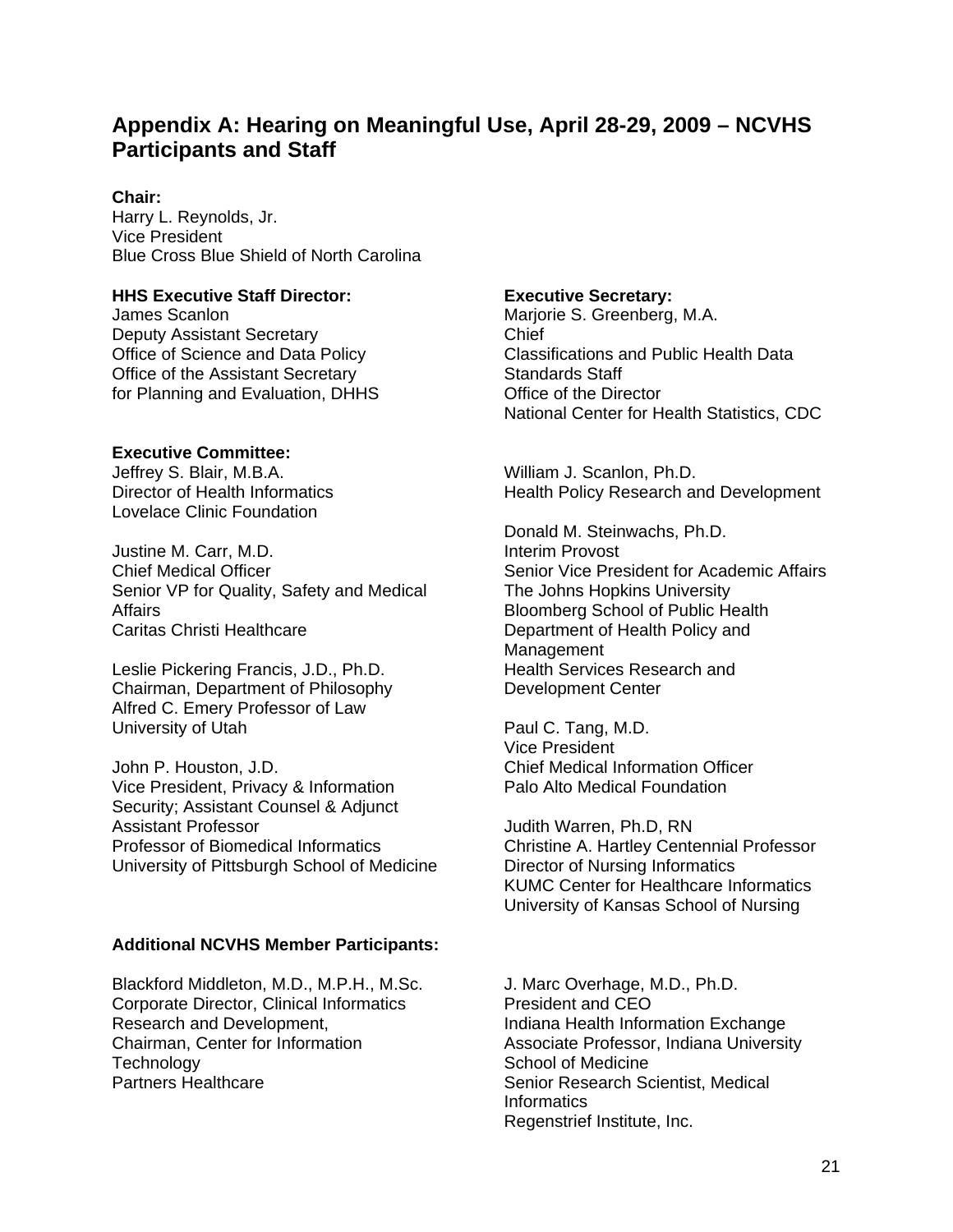Walter G. Suarez, M.D., M.P.H. President & CEO Institute for HIPAA/HIT Education and Research

#### **Liaisons:**

Mary Jo Deering, Ph.D. Director for Informatics Dissemination Center for Biomedical Informatics and Information Technology National Cancer Institute National Institutes of Health, USDHHS

Jorge A. Ferrer, M.D., MBA Medical Informaticist Veterans Health Administration OHI Chief Health Informatics Office Standards and Interoperability

J. Michael Fitzmaurice, Ph.D. Senior Science Advisor for Information **Technology** Agency for Healthcare Research and **Quality** 

#### **DHHS Staff Officials:**

David Blumenthal, M.D., M.P.P. National Coordinator, Office of the National Coordinator for Health Information Technology (ONC)

Charles P. Friedman, Ph.D. Deputy National Coordinator, ONC, DHHS

#### **Staff:**

Debbie M. Jackson, NCHS Katherine Jones, NCHS Marietta Squire, NCHS

Contract Writer: Margret Amatayakul, M.B.A. Jim Lepkowski, Ph.D. Institute for Social Research University of Michigan

Edward J. Sondik, Ph.D. **Director** National Center for Health Statistics, CDC

Karen Trudel Deputy Director Office of E-Health Standards & Services Centers for Medicare and Medicaid **Services** 

Tony Trenkle Director of the CMS Office of e-Health Standards and Services, Centers for Medicare and Medicaid Services, Department of Health and Human Services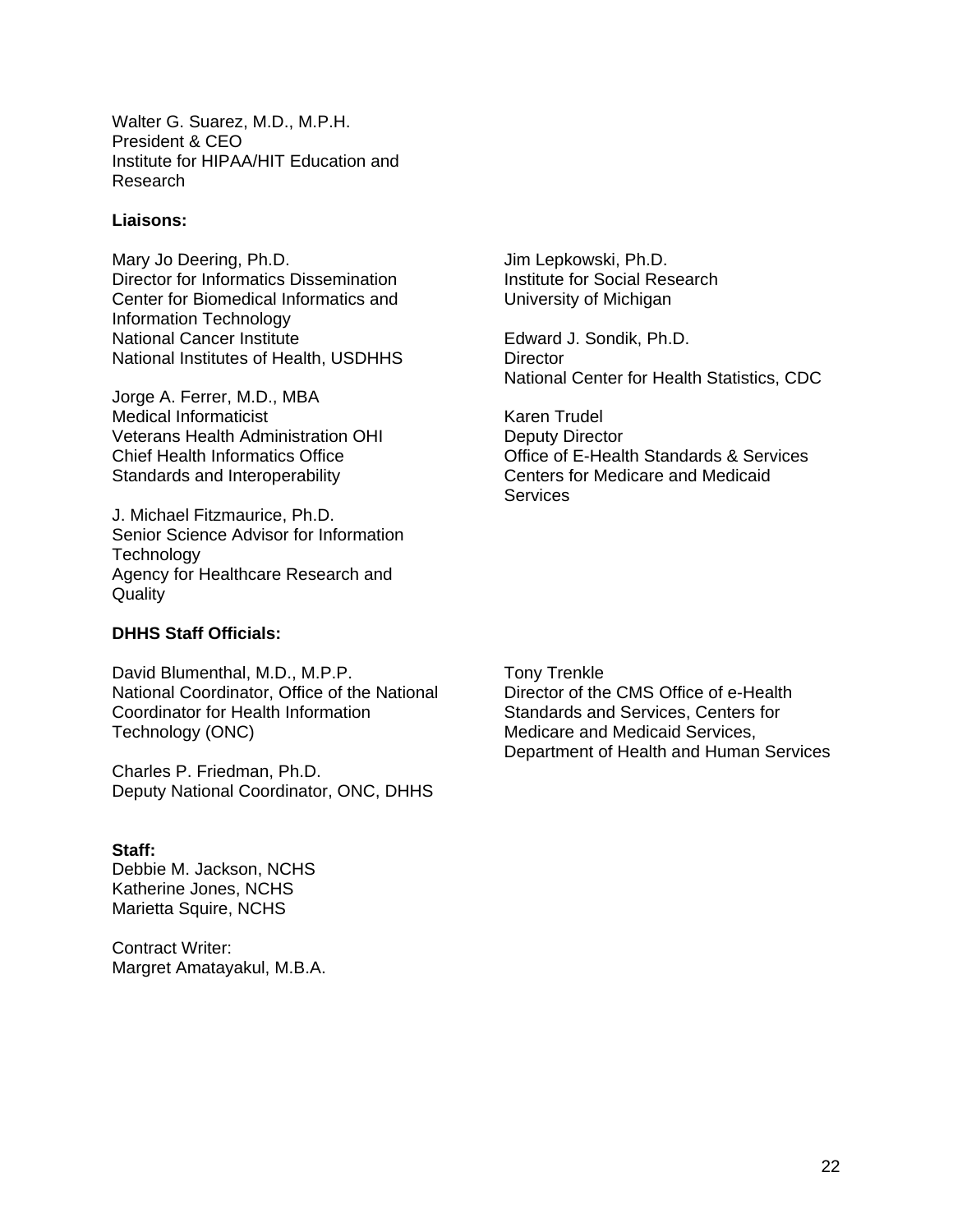## **Appendix B: NCVHS Hearing on Meaningful Use, April 28-29, 2009, List of Testifiers**

3m Health Information Systems, Inc.

Alliance for Nursing Informatics

Alliance for Pediatric Quality

Altarum Institute

American Academy of Ophthalmology American Society of Cataract and Refractive Surgery American Optometric Association

American Association of Homes and Services for the Aging American Health Care Association American Health Information Management Association American Medical Directors Association Center for Aging Services Technology National Association for the support of Long Term Care National Center for Assisted Living

American Health Information Management Association

American Hospital Association

Kristine Martin Anderson Principal, Booz Allen Hamilton

Rod Baker President, EOBreeze, a division of FV Tech

Justin Barnes, Vice President Greenway Medical Technologies Chairman, HIMSS Electronic Health Record Association (EHR Association)

Lee Barrett Executive Director, Electronic Healthcare Network Accreditation Commission (EHNAC)

Karen M Bell, MD, MMS SVP HIT Services, Masspro Sean Benson Vice President and Co-Founder, ProVation

Ann Richardson Berkey Senior Vice President, Public Affairs, **McKesson** 

Bill Bernstein Chair of the Health Division, Manatt, Phelps and Phillips

Edmund Billings, MD Chief Medical Officer and EVP Product, Medsphere

Rachel Block Executive Director, New York eHealth Collaborative

Carmella Bocchino America's Health Insurance Plans

Francois de Brantes CEO, Bridges to Excellence

Arlyn Broekhuis, CIO Dennis Hofer, Executive Director I.T. Denise Schoolmeester, Director I.T. Lance Nygaard, Clinical Project Manager Sanford Health

Jack Callahan Executive Vice President of Corporate Development, SRSsoft

Sharon Canner Senior Director of Advocacy Programs, College of Healthcare Information Management Executives

Carolyn M. Clancy, MD Director, Agency for Healthcare Research and Quality, Department of Health and Human Services

Ben Clark, VP/CIO Terri Ripley, MIT, Director Systems **Centra**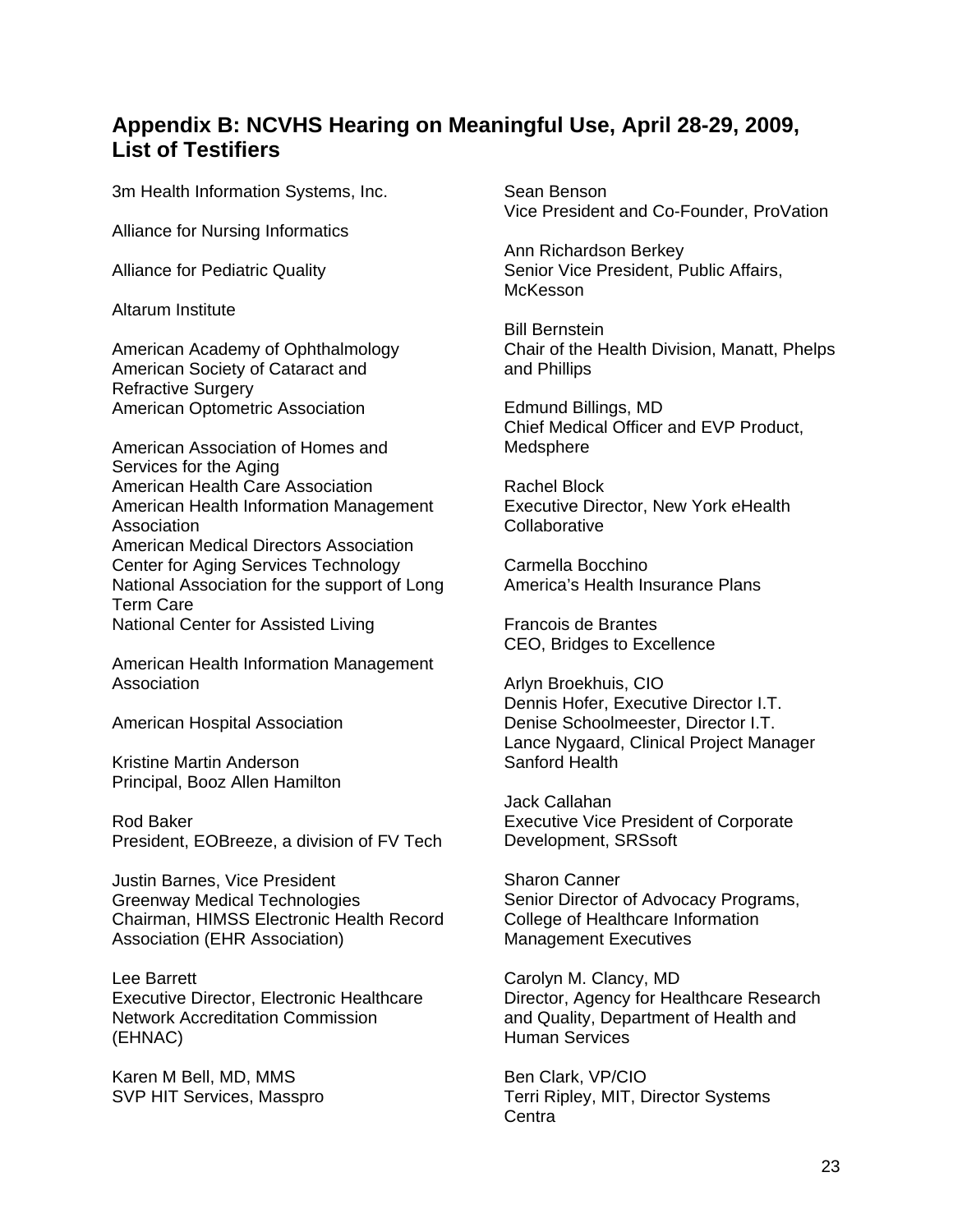David Classen, MD, MS University of Utah and CSC

Bill Conroy CEO and President, Initiate

Theresa Cullen, MD, MS Rear Admiral USPHS, CIO, Indian Health Service

Richard I. Cook, MD Associate Professor, University of Chicago

Helen Darling President, National Business Group on **Health** 

Don E. Detmer, MD, MA President and CEO, American Medical Informatics Association

Carol Diamond MD, MPH Chair, Markle Connecting for Health

Donald A. Deieso, PHD Chairman and CEO, PeriGen

Floyd Eisenberg, MD, MPH, FACP Senior Vice President, Health Information Technology, National Quality Forum

#### Elsevier

Cecile A. Feldman, DMD, MBA Dean, New Jersey Dental School

Steven Findlay Senior Health Policy Analyst, Consumers Union

Elliott S. Fisher Director, Population Health and Policy, The Dartmouth Institute for Health Policy and Clinical Practice; Professor of Medicine and Community and Family Medicine, Dartmouth Medical School Senior Associate, VA Outcomes Group

Randolph Frankel Vice President, IMS Health Fresenius Medical Care

Arthur Gash Founder, Board of Directors, Medical Strategic Planning, Inc.

Mary R. Grealy President, Healthcare Leadership Council

Paul Grundy, MD, MPH Director, Healthcare Transformation and President, IBM Corporation

William D. Hacker, MD State Health Officer, Kentucky Department for Public Health

John D. Halamka, MD CIO, Harvard Medical School and Beth Israel Deaconess Medical Center Chair, U.S. Healthcare Information Technology Standards Panel (HITSP)

Elizabeth P. Hall Vice President, Public Policy, WellPoint

John Haughton, MD, MS CEO, DocSite

Health Story Project Executive Committee Representing: Alschuler Associates, MedEDocs, MedQuist, Transcend Services, Inc., GE Healthcare IT, and M\*Modal

W. David Helms, PhD President and CEO, Academy Health

Andy Slavitt CEO, Ingenix, Inc

Craig Jeffries Public Policy Consultant, Association of periOperative Registered Nurses

Honorable Nancy L. Johnson Senior Public Policy Advisor, Baker Donelson, Bearman, Caldwell & Berkowitz, PC

Charles N. Kahn III President, Federation of American Hospitals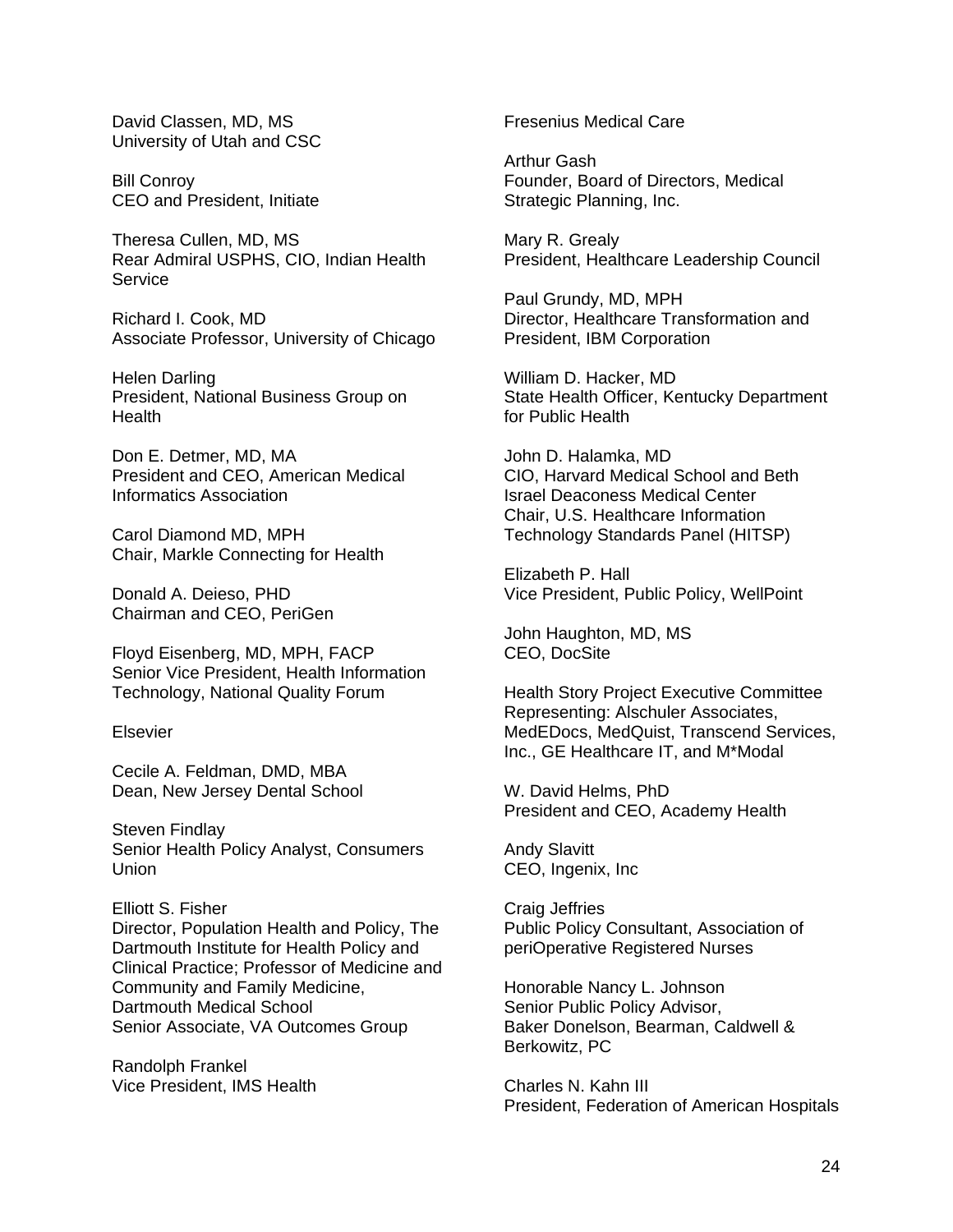Andy Kapit CEO, CodeRyte, Inc.

Jim Kaufman National Association of Children's Hospitals

Carol A. Kelly Senior Vice President, Government Affairs and Public Policy, National Association of Chain Drug Stores

John Kelly Director for eBusiness Architecture, Harvard Pilgrim Health Care

Jim King, MD Board Chair, American Academy of Family **Physicians** 

Karen Kmetik, PhD Director, Clinical Performance Evaluation, American Medical Association

Ross Koppel, PhD Department of Sociology and Center for Clinical Epidemiology and Biostatistics, School of Medicine, University of Pennsylvania; author, Journal of American Medical Association

Dean Kross, MD, FACC

Shannah Koss Koss on Care LLC

David Lansky, PhD President and CEO, Pacific Business Group on Health

Michael R. Lardiere, LCSW Director HIT, Sr. Advisor Behavioral Health, National Association of Community Health Centers Martin LaVenture, PhD, MPH Director, Center for Health Informatics & e-Health, Minnesota Department of Health

George Lazenby Chief Executive Officer, Emdeon Mark Leavitt, MD, PhD Chair, Certification Commission for Healthcare Information Technology (CCHIT)

Leslie A. Lenert, MD, MS, FACMI Director, National Center for Public Health Informatics, Coordinating Center for Health Information and Service, Centers for Disease Control and Prevention, Department of Health and Human Services

Kathy Lester Patten Boggs LLP

H. Stephen Lieber, CAE, President/CEO, **HIMSS** Charles E. Christian, FCHIME, FHIMSS, Chairman, Board of Directors, HIMMS Director IS/CIO, Good Samaritan Hospital

Louisiana Health Care Quality Forum

Kevin C. Marvin, RPh, MSm FASHP, FHIMMS Kevin Marvin Consulting LLC

Terry McGeeney, MD, MBA President/CEO, TransforMed

#### **Microsoft**

Blackford Middleton, MD, MPH, MSc, FACP, FACMI, FHIMSS Director, Clinical Informatics Research & **Development** Chairman, Center for Information Technology Leadership, Partners HealthCare System

Michael Milne CEO, Scriptnetics Inc

Farzad Mostashari, MD Assistant Commissioner, Chair of the Primary Care Information Project, New York City Department of Health and Mental Hygiene

Fred Moyle Jeff Forbes Siemens Enterprise Communications, Inc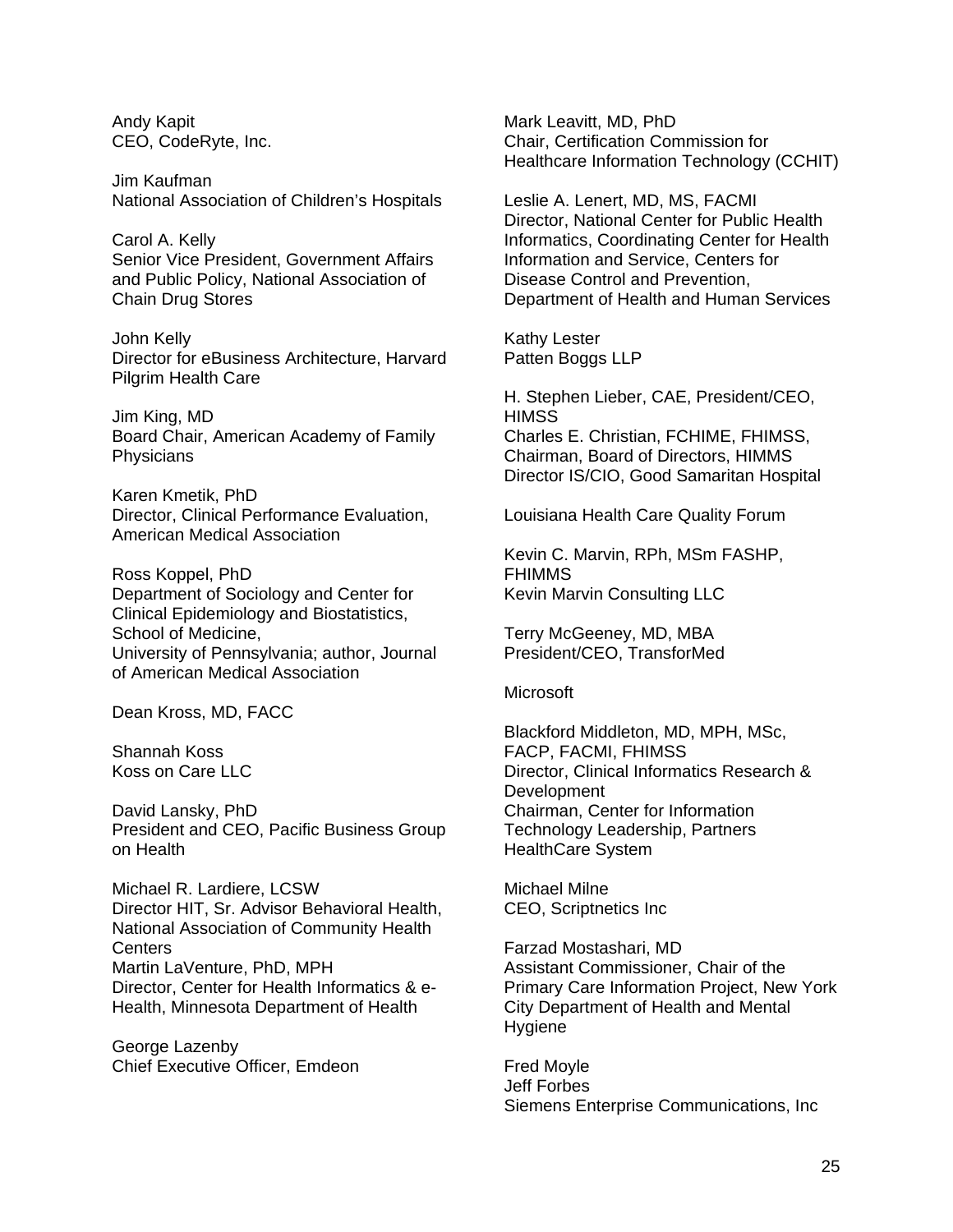Judy Murphy, RN, FACMI, FHIMSS Vice President, Information Services, Aurora Health Care Board of Directors, American Medical Informatics Association

Stanley Nachimson Principal, Nachimson Advisors, LLC

National Association of County & City Health Officials

Laureen O'Brien, CIO Richard Taylor, MD, CMIO Ruth Schleyer, MSN, RN-BC, CNIO Providence Health & Service, Oregon Region

Beth Meiklejohn Senior Account Manager, Diccicco Battista **Communications** 

D.S. Oakley PhD, WAVI Co. J. Boone, MD, NFL Alumni Cardiovascular Program and the Boone Heart Institute F. Hochberg, MD, Harvard Medical School J. Hill, PhD, University of Colorado Health Science Center

J. Marc Overhage, M.D., Ph.D. President and CEO, Indiana Health Information Exchange; Associate Professor, Indiana University School of Medicine Senior Research Scientist, Medical Informatics, Regenstrief Institute, Inc

Andrea Pennington, MD, C.Ac. Chief Medical Officer, Logical Images, Inc. Art Papier, MD, Chief Scientific Officer Logical Images, Inc.

Gina B. Perez, MPA Executive Director, Delaware Health Information Network

Jonathan B. Perlin, MD, PhD, MSHA, FACP, FACMI President, Clinical Services and Chief Medical Officer, HCA

Eva Powell Consumer Partnership for e-Health

Marc Probst Chief Information Officer, Intermountain **Healthcare** 

Quest Diagnostics, Inc

Robin S. Raiford, RN-BC, CPHIMS, FHIMSS HITSP Education, Communication and Outreach Committee

Rick Ratliff President, Virginia Division SureScripts Commissioner, Certification Commission for Healthcare Information Technology

Douglas Reding, MD, MPH, FACP Marshfield Clinic

Lonny Reisman, MD Chairman, AcitiveHealth Management

Shannon Robshaw Executive Director , Louisiana Health Care Quality Forum

Resurrection Health Care

Anthony Rodgers Director, Arizona Health Care Cost Containment System

Robert Rowley, MD Chief Medical Officer, Practice Fusion, Inc

Stephen C. Schoenbaum, MD, MPH Executive Vice President for Programs, The Commonwealth Fund Executive Director, The Commonwealth Fund Commission

Anthony J. Schueth CEO, Managing Partner , Point-of-Care **Partners** 

Picis, Inc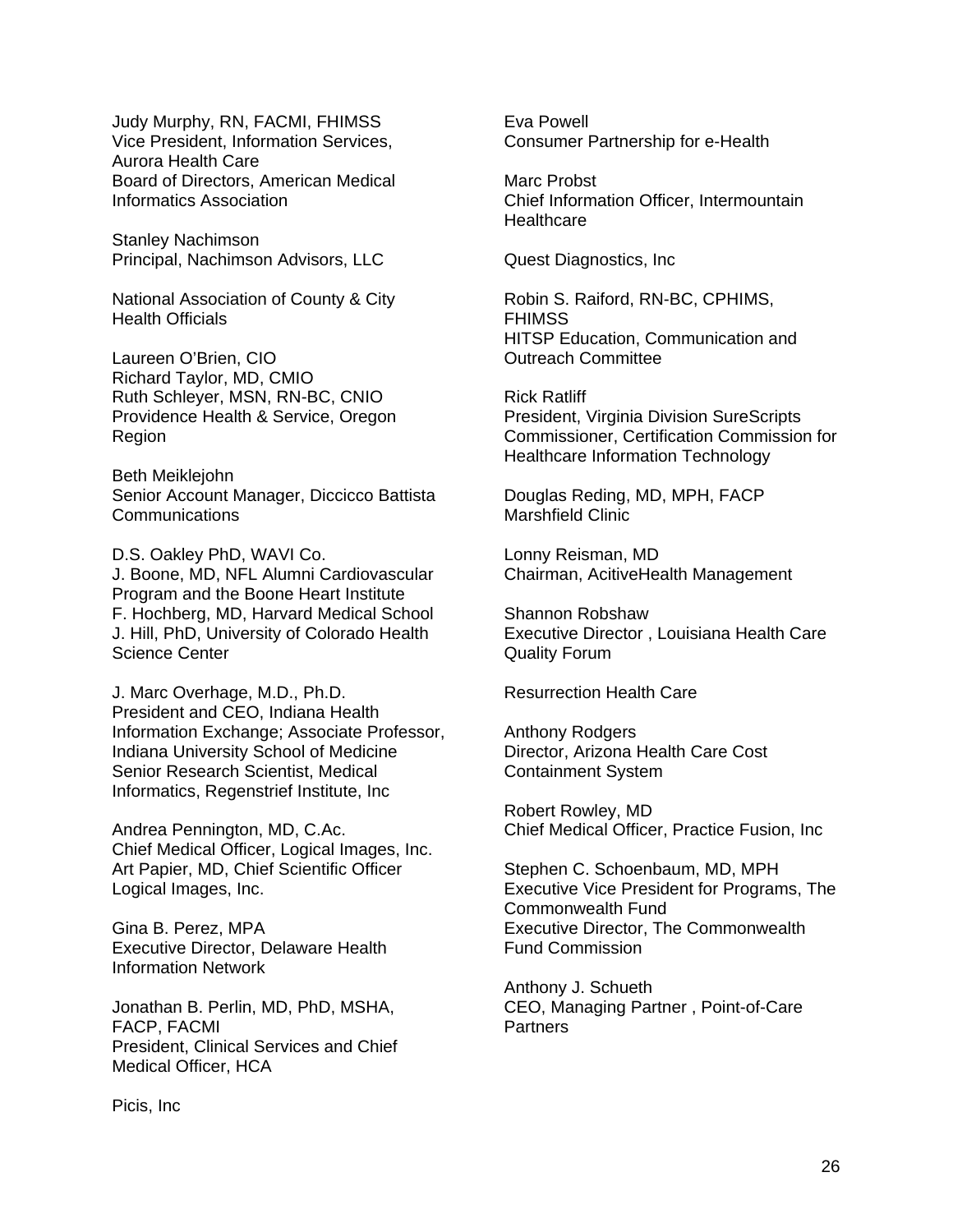Robert Schumacher, PhD Wendy Yee, PhD Shelley Myers, RN, MS Gavin Lew, MA User Centric, Inc.

James H. Scully Jr., MD Medical Director, CEO, American Psychiatric Association

Mark J. Segal, PhD Director, Government and Industry Affairs, GE Healthcare IT

Joel Slackman Blue Cross Blue Shield Association

Linda J. Stierle, MSN, RN, NEA-BC Chief Executive Officer, American Nurse **Association** 

John Tooker, MD, MBA, FACP American College of Physicians

Phyllis Torda Senior Executive, Strategic Initiatives, National Committee for Quality Assurance

Kim Townsend Senior Counsel, Director of Government Affairs, WelchAllyn

Micky Tripathi, PhD, MPP Massachusetts e-Health Collaborative

Fred Trotter Open Source Representative

Glen Tullman Chief Executive Officer, AllscriptsMisys **Healthcare** Charlene Underwood Director, Government & Industry Affairs, **Siemens** 

Joel C. White Executive Director, Health IT Now Coalition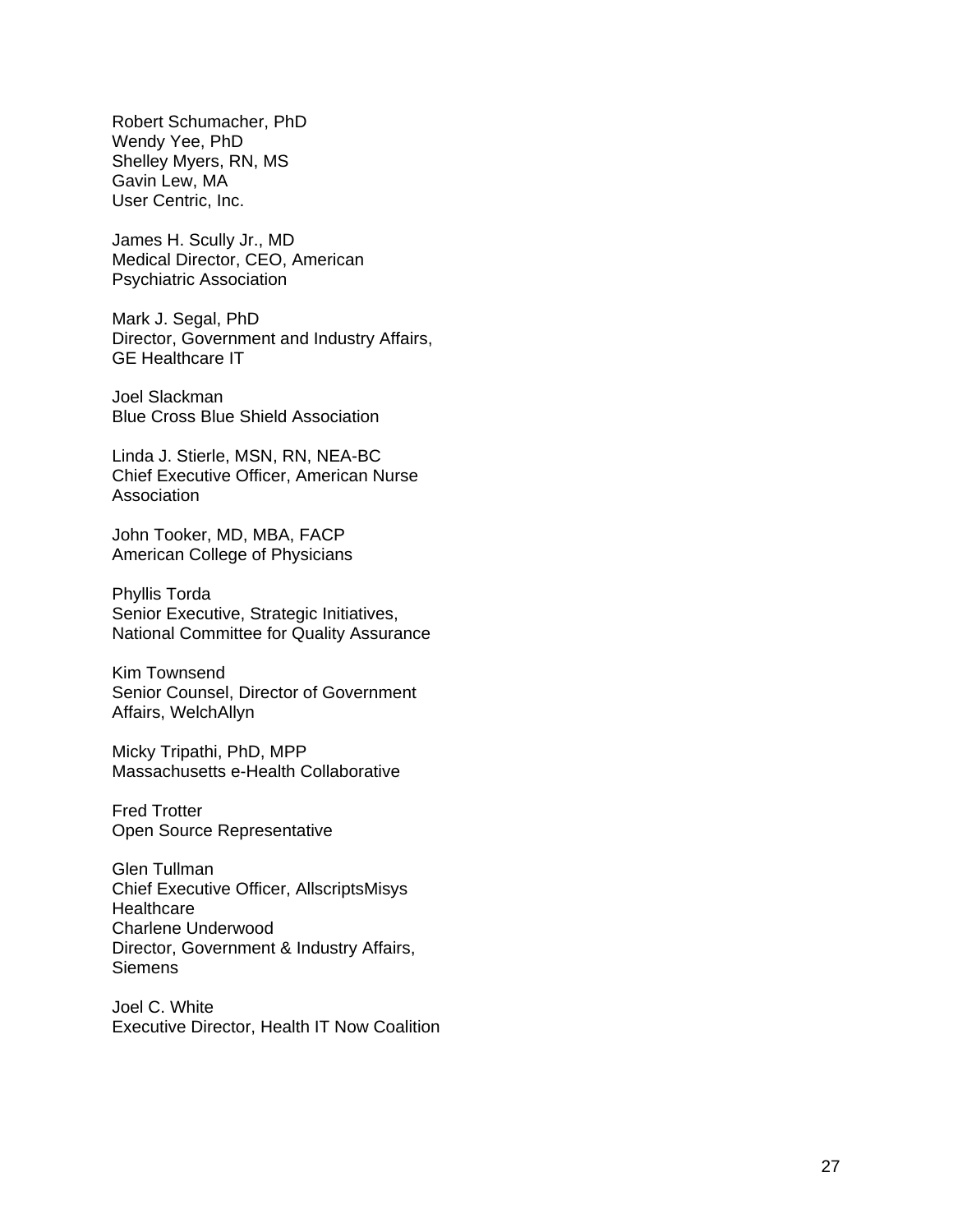# **Appendix C: NCVHS Hearing on Meaningful Use, April 28-29, 2009, Questions for Panel Input**

### Panel 1: Vision of Health and Health Care Transformed

- 1. What are the critical characteristics and enablers of a safe, patient-centric, high-quality health care system that optimizes patient outcomes?
- 2. What have been the major barriers to system-level improvement in the health care system?
- 3. How can incentives programs best be structured to support health reform?

### Panel 2: Meaningful Use Capacity/Functionality in EHRs

- 1. What EHR capacities/functionalities are absolutely required to enable a safe, patientcentric, high-quality health care system that optimizes patient outcomes?
- 2. What are the critical EHR functionalities (*e.g.*, e-prescribing, decision support, problem list management) of which providers should be required to demonstrate use in order to be earn an incentive as a "meaningful user" of certified EHR technology in 2011? Should the functionalities or other specific requirements to meet the statutory "meaningful use" criteria be different or specific to provider type (*i.e.,* eligible professionals, hospitals)?
- 3. Are these functionalities supported in current certified EHR products? If not, what are the gaps?
- 4. What additional functionalities would be most important to require providers use by 2014 or 2015?

### Panel 3: Meaningful Use Capacity/Functionality in Health Information Exchanges

- 1. What are the ways in which health information exchange enables a safe, patient-centric, high-quality health care system that optimizes patient outcomes?
- 2. What will the health information exchange landscape look like in 2011 (*e.g*., penetration of operational HIOs, e-prescribing networks), and how would that enable or constrain meaningful information exchange requirements?
- 3. What would be the trajectory over time of increasingly robust requirements for information exchange as more opportunities for exchange become available?
- 4. How might the incentives criteria be constructed so as not to penalize providers in areas not serviced by HIOs, and how would this change over time?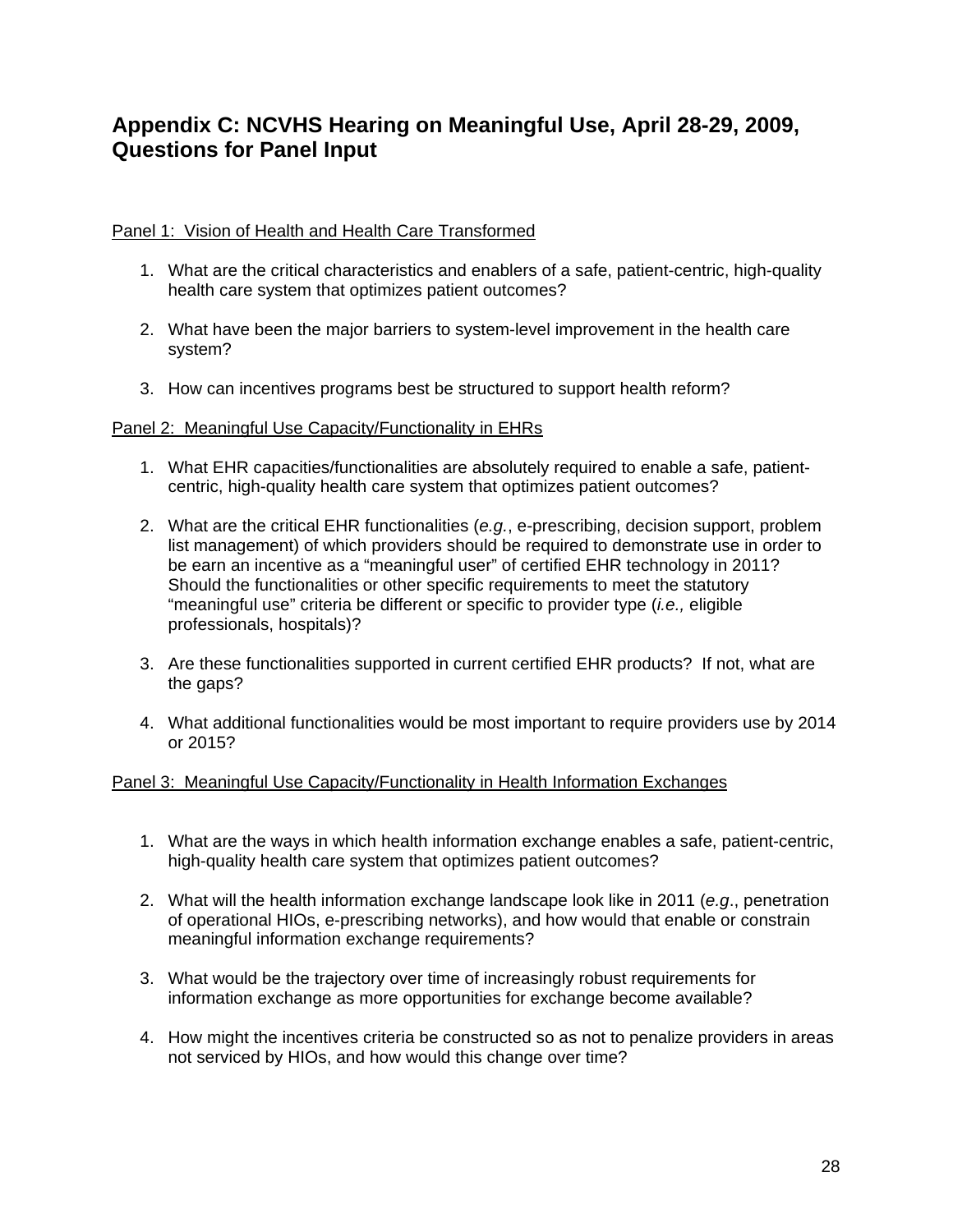### Panel 4: Meaningful Use Capacity/Functionality in Quality Reporting

- 1. What are realistic goals for certified inpatient and ambulatory EHRs to achieve with respect to capture, retrieval, and reporting of data needed for quality measurement and informed clinical decision making in 2011?
- 2. What is the trajectory over time toward a "quality data set" to enable broader standardization of electronic data capture and reporting with EHRs needed to support clinical care and quality measurement? Describe the end goal and any interim milestones, barriers and enablers?
- 3. What other infrastructure or policy requirements need to be considered for HHS to enable and prepare for the sharing of electronic data for quality measurement?
- 4. Insofar as quality measures reporting using EHRs would be to State or Federal agency designated repository, what if any potentially practical mechanisms or other implications for assuring accuracy, validity, and privacy of submitted data should be considered?

#### Panel 5: Path to Meaningful Use Capacity for Vendors

- 1. What is the "time to market" cycle from adoption of standards to installation across the client base? How does that enable or constrain criteria for 2011 for eligible professionals? Hospitals? Later years?
- 2. What are vendors' expectations with respect to increased product demand in 2011 and after, and how do they expect to meet it? What are potential risks (for example, need for additional technical support to assure successful implementations) and how can they be mitigated?
- 3. How will vendors need to adapt their product development and upgrade cycles to synchronize with progress toward increasingly robust requirements for meaningful use, information exchange, and quality reporting?
- 4. What changes are anticipated in the vendor marketplace between now and 2016 as a result of the incentives?

#### Panel 6: Path to Meaningful Use Capacity for Providers

- 1. What do providers see as the critical EHR functionalities to enable a safe, patientcentric, high-quality health care system that optimizes patient outcomes?
- 2. What are the critical success factors needed for robust participation in the incentive programs by eligible professionals in 2011? By hospitals? What factors would promote continued participation in later years?
- 3. What are provider perspectives on potential barriers to health IT adoption and what are their major concerns? What education and tools could mitigate them?
- 4. Are there specific anticipated impacts on small providers? Rural providers? Providers with significant Medicaid populations? Early adopters?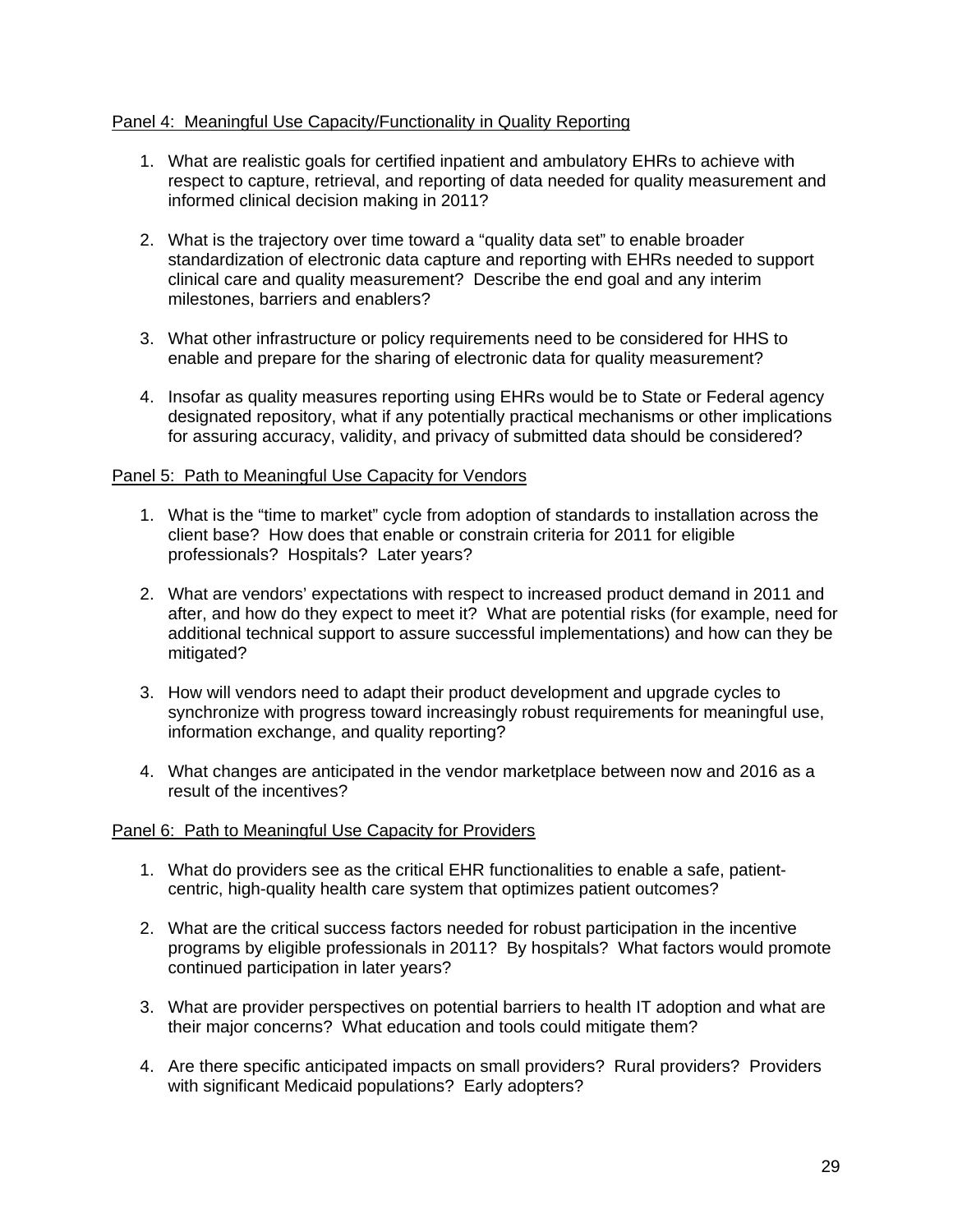5. How will providers need to adjust their business processes and product refresh/version upgrade cycles to adapt to the requirements over time?

#### Panel 7: Meaningful Use and Population/Public Health

- 1. What is your vision of population/public health practice in an era when the health care of all Americans is supported by EHRs?
- 2. What high priority population/public health data needs can be advanced by EHR functions and health information exchange?
- 3. What specific requirements for meaningful EHR use, including information exchange, will most significantly benefit population health?
- 4. How can public and population health needs/requirements translate into meaningful use criteria that are practical to implement for 2011? How might they affect or be affected by the path to 2016 and beyond?

### Panel 8: Path to Meaningful Use Capacity for CMS, States, Other Payors

- 1. What are the most important policy issues associated with implementing the Medicare and Medicaid incentives programs (e.g., setting 2011 criteria high enough while still assuring widespread participation)?
- 2. What are the challenges associated with coordinating meaningful use policy and operations across Medicare and Medicaid in 2011 and as requirements become more robust over time?
- 3. What are the critical success factors associated with provider participation in the incentives programs, in 2011 and later years?
- 4. How will other health plans be affected by the incentives programs, and how can they contribute to increased meaningful use?
- 5. What is the role of states in promoting meaningful use of health IT?

#### Panel 9: Certification and Meaningful Use: EHR Product Certification

- 1. What role does certification, in general, play in promoting meaningful use?
- 2. What are the strengths and weaknesses of the current CCHIT certification processes, particularly as they relate to the promotion and measurement of meaningful use?
- 3. How do the statutory requirements of ARRA/HITECH change how we should think about certification?
- 4. How should the certification process work in 2011, and how should it develop over time in support of increasingly robust requirements for meaningful users in 2016 and later?